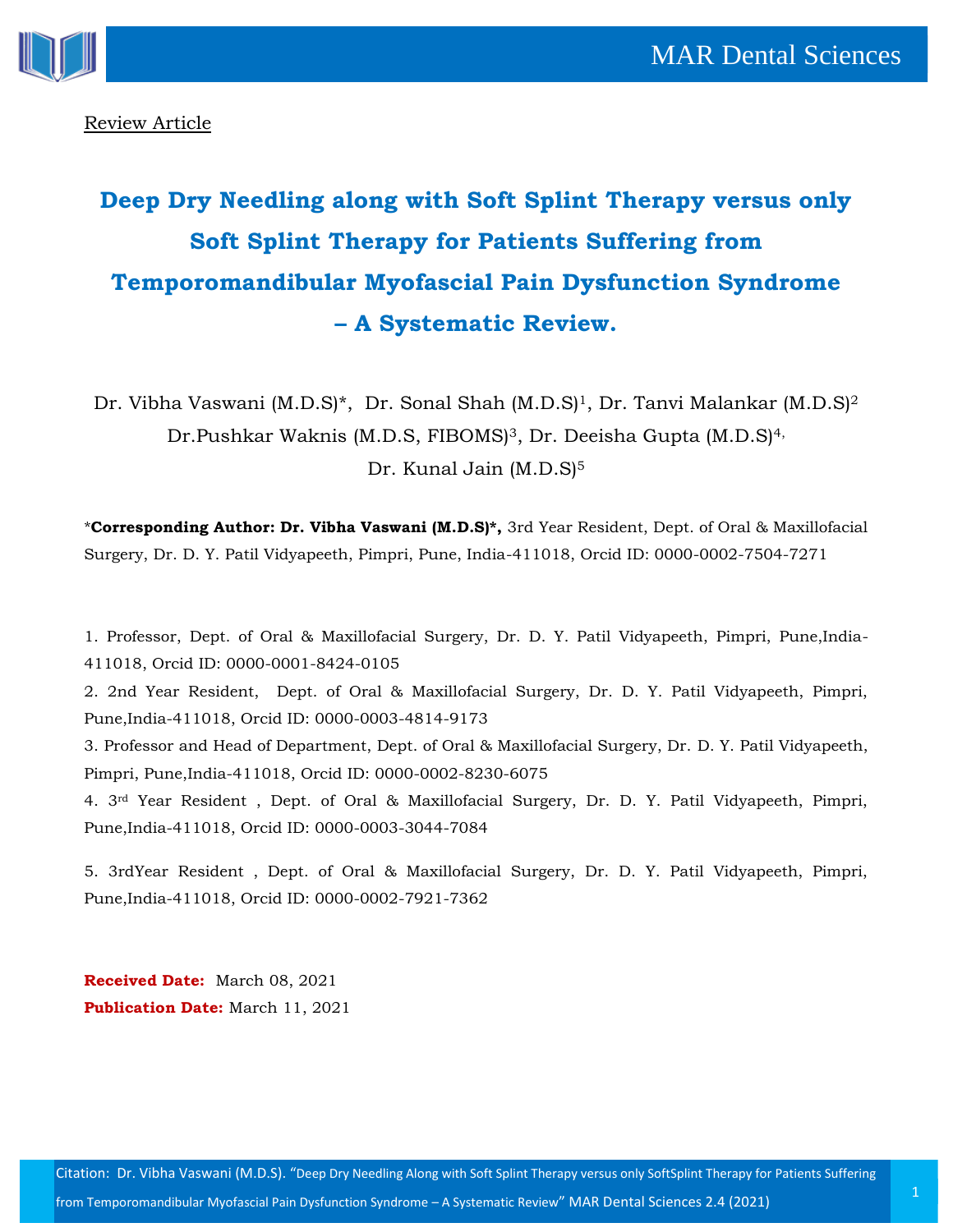

### **Abstract**

*Occlusal stabilization splints are considered as the standard method of treatment for Myofascial Pain dysfunction Syndrome. Deep Dry Needling (DDN) of the Myofascial Trigger Points (MTrPs) of the masticatory muscles along with occlusal splints is a newer treatment modality. The objective of this study is to evaluate the effect of deep dry needling as an adjunct with stabilization splints in the treatment of patients suffering from myofascial pain dysfunction syndrome. Data search included an electronic search of PubMed, Google Scholar, EMBASE, Institutional Library and manual search of various journals. Articles in English language, published from 01/01/2000 till 31/12/2017. Comparative clinical studies, RCTs, controlled clinical trials and retrospective studies. Patients above 18 years of age, presenting with myofascial pain that underwent deep dry needling with or without occlusal splints were included in this study. Preliminary screening consisted of 298 studies, out of which 46 were selected among which 4 were duplicates. Out of 42 studies, 25 were excluded after reading the abstract. Of the 17 studies,2 were excluded and a total of 10 studies was included in qualitative synthesis with a total of 769 estimates. We concluded, occlusal splints are no doubt the gold standard for the treatment of Myofascial Pain Dysfunction Syndrome. But deep dry needling of the myofascial trigger points of the lateral pterygoid muscle, masseter and temporalis is an effective treatment modality and is maximally invasive as compared to occlusal splints. Thus, DDN with occlusal splints should be adopted as the treatment modality for Myofascial Pain Syndrome for better treatment outcomes. KEYWORDS: Myofascial pain syndrome, Occlusal splint, Bruxism, Dry needling*

### **Introduction**

Disorders of the temporomandibular joint are characterized by a multiplex set of conditions that reflect symptoms that not only affect the joint, but also its surrounding structures. These conditions are prevalent in approximately 10% of individuals in the adult age group with a greater female predilection.**(**1**)** The symptoms usually fluctuate in all age groups but seem to impulsively resolve among the elderly. Pain in the head and neck region in most cases is attributed to that of the muscular origin or associated with myofascial pain of the temporomandibular joint. **(**2**)**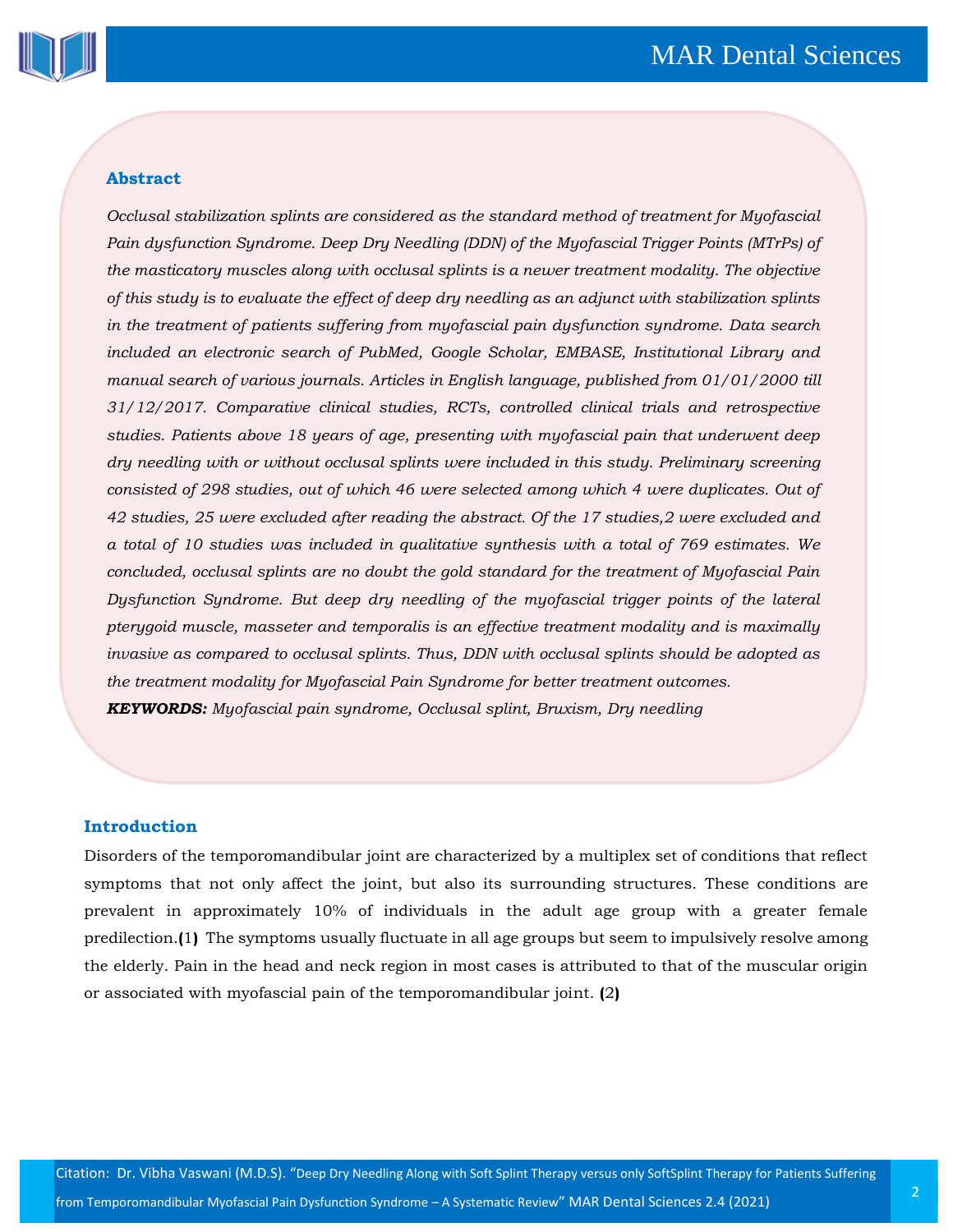

Myofascial trigger points (MTrPs) are localized areas of hyperalgesic zones that are usually associated with Temporomandibular joint Dysfunction (TMD). **(**3**)** These points develop due to muscle overload or trauma anywhere in the body. Active MtrPs are associated with voluntary pain while the latent ones evoke symptoms when compressed. Palpating the trigger point or injecting it with a needle, evokes a localized initial response leading to contraction of muscle fibers in or around these MTrPs. **(**4**)**

Since patients are refractive, a standard treatment approach is not feasible and hence, a variety of therapies, either isolated or in combination are being employed. The main outcome of such treatment is focused on pain relief. Most commonly, pharmacological agents like antidepressants, benzodiazepines and muscle relaxants are used primarily for the management. Depending on the efficacy of such drugs and keeping in mind the possible side effects, their long-term administration is considered. **(**5**)**

Among the several treatments used, stabilization occlusal splints being the most beneficial are also a conservative modality that brings about an effective reduction in pain but is a reversible form of the same. Various other techniques have been employed for the same in the recent past. The beneficial effects of acupuncture is an age-old treatment that originated in China in the 16th century used in the treatment of orofacial pain has been reported. It also has been reported that the effect of acupuncture therapy is similar to that of stabilization splints. **(**5,6**)**

**Focused question :**Does deep dry needling along with stabilization splints enhance the treatment of Myofascial Pain Dysfunction Syndrome (MPDS)?

## **Objective**

To evaluate the effect of deep dry needling (DDN) as an adjunct along with stabilization splints for treating MPDS.

## **Materials and Methods**

### **Inclusion criteria :**

- 1. Articles appearing in literature from 01/01/2000 to 31/12/2017 (18 years).
- 2. Patients presenting with Myofascial (Orofacial) Pain with or without Bruxism.
- 3.Articles in English language only.

### **Exclusion criteria :**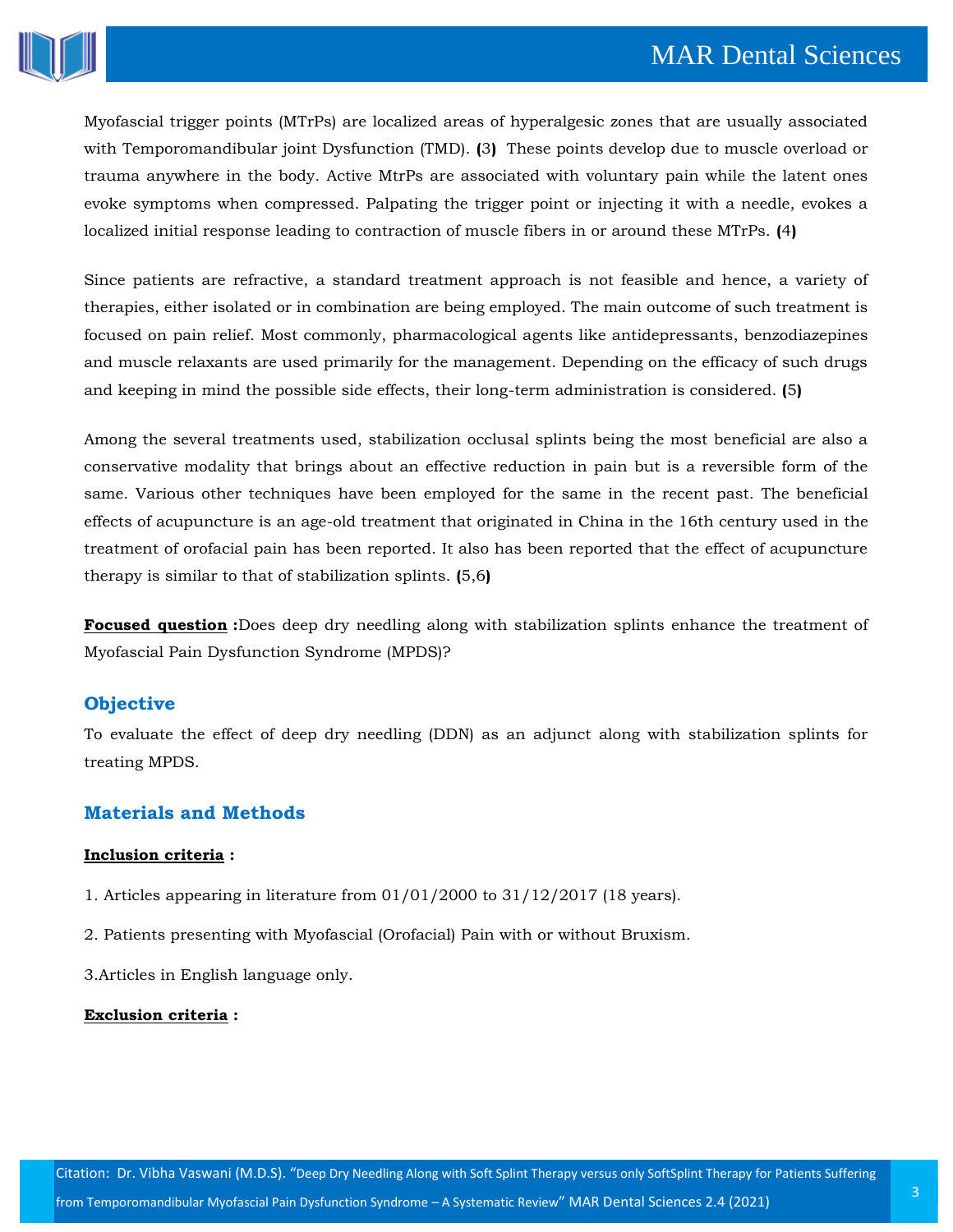



### 1.Animal studies.

2.Patients below 18 years of age.

3.Case reports, review articles, letter to the editor.

## **PICO**

P = Patients suffering from MPDS.

- I = Occlusal splint and Deep dry needling.
- C = Effect of DDN and/or occlusal splint therapy in patients with or without bruxism.

 $O = \text{Pair}$ 

### **Information Sources**

An extensive search of the literature was published from 01.01.2001 till 31.12.2017 was carried out. Electronic search engines like Pubmed, Google Scholar, EMBASE, institutional library and the bibliography of studies that were included were included. In addition, only studies that were carried out in humans were looked at.

### **Search (Table 1)**

| Sr. No. | Keywords                 | Synonyms                       |
|---------|--------------------------|--------------------------------|
|         |                          | Orofacial Pain Syndrome,       |
| 1.      | Myofascial Pain Syndrome | Temporomandibular Joint        |
|         |                          | Dysfunction.                   |
| 2.      | Occlusal Splint          | Stabilization splint, Occlusal |
|         |                          | guard                          |
| 3.      | <b>Bruxism</b>           | Bruxomania, Night grinding.    |
|         |                          | Myofascial trigger point dry   |
| 4.      | Dry Needling             | needling, Intramuscular        |
|         |                          | simulation (IMS), Trigger      |
|         |                          | point injection therapy        |
|         |                          |                                |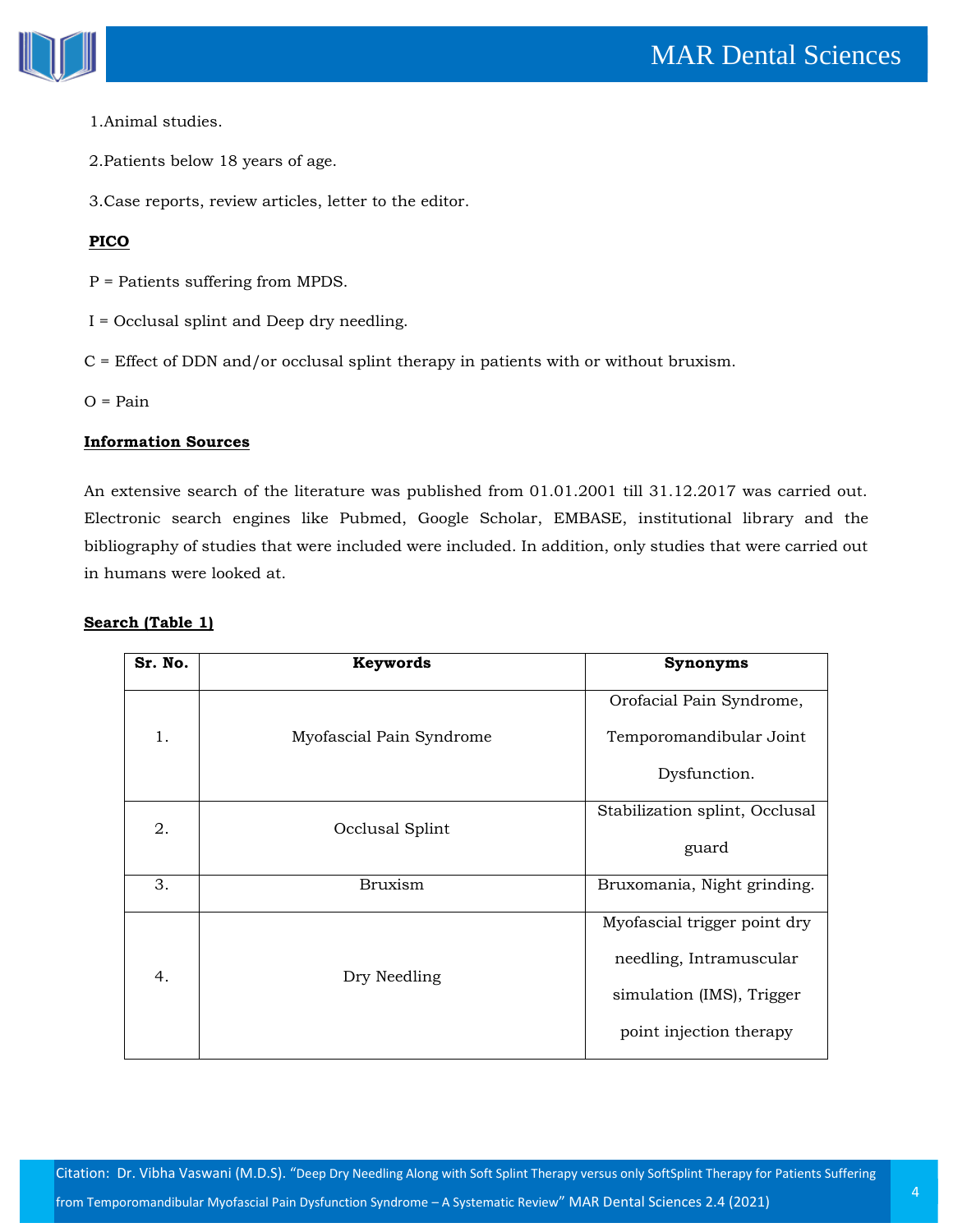

## **Search Strategies (Table 2)**

| Sr.            |                                                     | <b>Total</b>   | Selected         | Articles after        |  |
|----------------|-----------------------------------------------------|----------------|------------------|-----------------------|--|
| No             | <b>Search strategy</b>                              | articles       | articles         | removal of duplicates |  |
| $\mathbf{1}$   | Myofascial Pain Syndrome                            | 153            | 22               | 6                     |  |
|                | AND Occlusal Splint                                 |                |                  |                       |  |
|                | Myofascial Pain Syndrome                            |                |                  |                       |  |
| $\overline{a}$ | with Bruxism AND Occlusal                           | 19             | 3                | $\mathbf 0$           |  |
|                | Splint                                              |                |                  |                       |  |
| 3              | Myofascial Pain Syndrome<br><b>AND Dry Needling</b> | 135            | 11               | $\mathbf{1}$          |  |
|                | Myofascial Pain Syndrome                            |                |                  |                       |  |
| $\overline{4}$ | and Bruxism AND Dry                                 | 3              | 3                | 3                     |  |
|                | Needling                                            |                |                  |                       |  |
| 5              | TMD with Bruxism AND                                | $\overline{0}$ | $\boldsymbol{0}$ | $\boldsymbol{0}$      |  |
|                | Occlusal Guard                                      |                |                  |                       |  |
| 6              | TMD AND Occlusal Guard                              | 6              | 3                | $\mathbf{1}$          |  |
|                | Trigger point injection                             |                |                  |                       |  |
| $\overline{7}$ | therapy AND Occlusal splint                         | $\overline{4}$ | $\overline{4}$   | $\overline{4}$        |  |
|                | in TMD                                              |                |                  |                       |  |
|                | <b>Total</b>                                        | 298            | 46               | 15                    |  |

### **Search Engines**

Pub Med

Google Scholar

EMBASE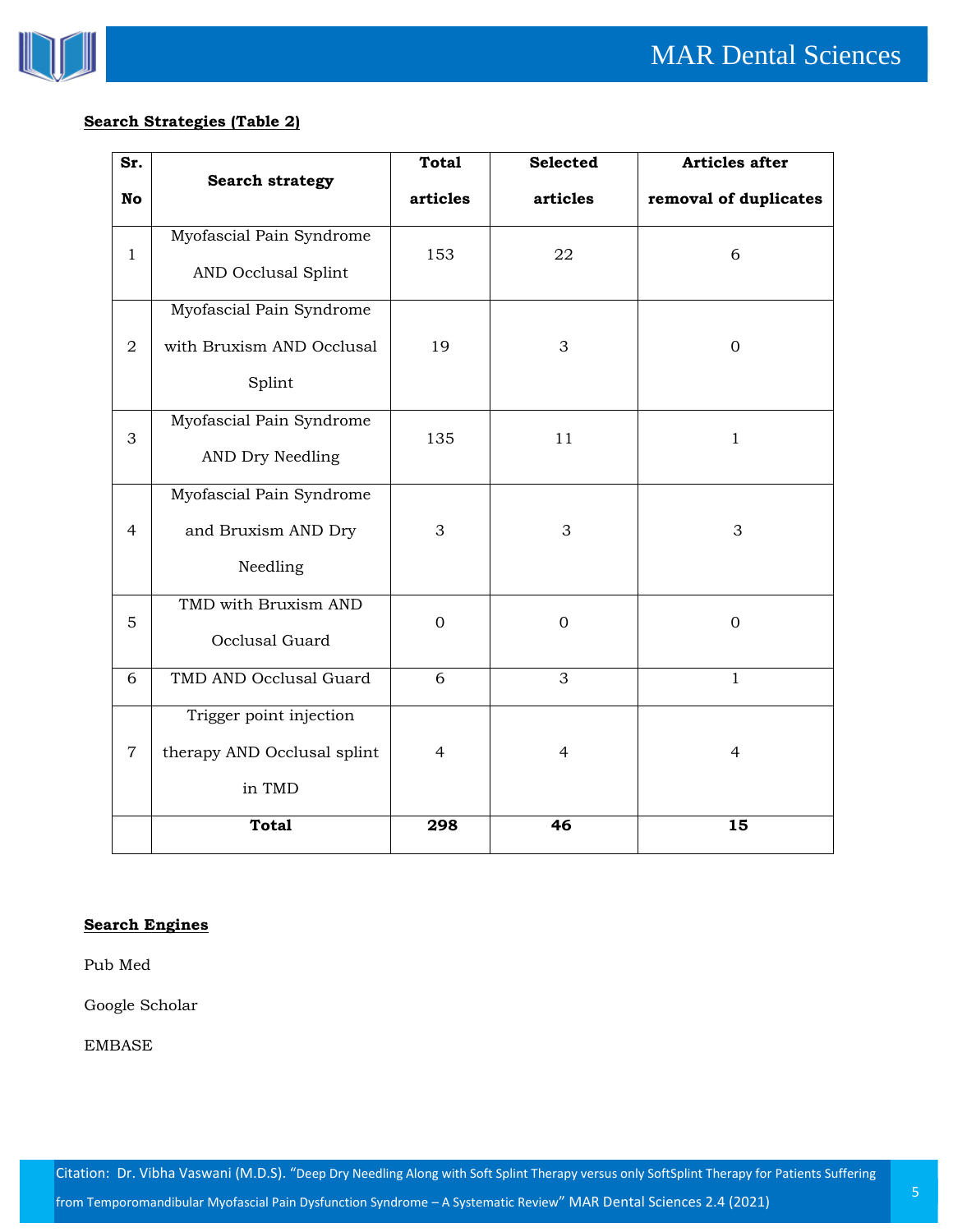



### Institutional Library

### **Study Selection**

Preliminary screening consisted of 298 studies. The studies were screened and only 46 were included as per the eligibility criteria. 4 were found to be duplicates. 25 studies were excluded after reading the abstract. 2 were excluded because they were not in English. Thus, a total of 15 studies were included in the qualitative analysis with a total of 769 estimates.

Data were extracted independently by VV and the data extraction was confirmed by invigilators SS and PW. At first, the studies were screened by title and abstracts, the second step of screening consisted of obtaining full-text articles when they fulfilled the eligibility criteria. Any disagreement between the two reviewers was resolved after discussion. After this, a data extraction sheet was prepared.

| S<br>t<br>u<br>d<br>y | Author                                   | Y<br>e<br>a<br>$\mathbf r$    | Locati<br>on | Stu<br>$\rm{d}v$<br>Desi<br>gn | Sett<br>ing       | S<br>a<br>m<br>pl<br>e                | Inter<br>venti<br>on                                      | Study<br>group                                                                     | Control                                                                      | Results                                                                                                                                                                                                                                                                                             | Remarks                                                                                                                                                                                                                  |
|-----------------------|------------------------------------------|-------------------------------|--------------|--------------------------------|-------------------|---------------------------------------|-----------------------------------------------------------|------------------------------------------------------------------------------------|------------------------------------------------------------------------------|-----------------------------------------------------------------------------------------------------------------------------------------------------------------------------------------------------------------------------------------------------------------------------------------------------|--------------------------------------------------------------------------------------------------------------------------------------------------------------------------------------------------------------------------|
| I<br>D                |                                          |                               |              |                                |                   | si<br>ze                              |                                                           |                                                                                    |                                                                              |                                                                                                                                                                                                                                                                                                     |                                                                                                                                                                                                                          |
| 1                     | Thomas<br>List $\&$<br>Martti<br>Helkino | 1<br>9<br>9<br>$\overline{2}$ | Sweed<br>en  | Pros<br>pect<br>ive            | Inst<br>itut<br>e | $1\,$<br>$\mathbf{1}$<br>$\mathbf{0}$ | Accu<br>punc<br>ture<br>and<br>Occl<br>usal<br>splint     | Patients<br>sufferin<br>g from<br>temporo<br>mandib<br>ular<br>myofasci<br>al pain | Patients<br>suffering<br>from<br>temporom<br>andibular<br>myofascial<br>pain | Patients who were<br>treated with<br>acupuncture and<br>occlusal splints<br>showed significant<br>relief in symptoms                                                                                                                                                                                | Patients<br>treated<br>with<br>acupunct<br>ure<br>showed<br>more<br>significant<br>pain relief.                                                                                                                          |
| 2                     | Thomas<br>List $\&$<br>Martti<br>Helkino | 1<br>9<br>9<br>2              | Sweed<br>en. | Foll<br>ow<br>up               | Inst<br>itut<br>e | 8<br>$\Omega$                         | Acup<br>unct<br>ure<br>and<br>occlu<br>sal<br>splint<br>S | Patients<br>sufferin<br>g from<br>temporo<br>mandib<br>ular<br>myofasci<br>al pain | Patients<br>suffering<br>from<br>temporom<br>andibular<br>myofascial<br>pain | 68% of patients<br>treated with<br>occlusal splints<br>and 57% of<br>patients treated<br>with acupuncture<br>showed a positive<br>response to<br>additional<br>treatment<br>modalities as<br>compared to those<br>who were not<br>treated with either<br>acupuncture<br>and/or occlusal<br>splints. | Patients<br>who were<br>not<br>treated<br>with either<br>acupunct<br>ure<br>and/or<br>occlusal<br>splints<br>didn't<br>show any<br>positive<br>response<br>to<br>alternative<br>therapeuti<br>$\mathbf{C}$<br>modalities |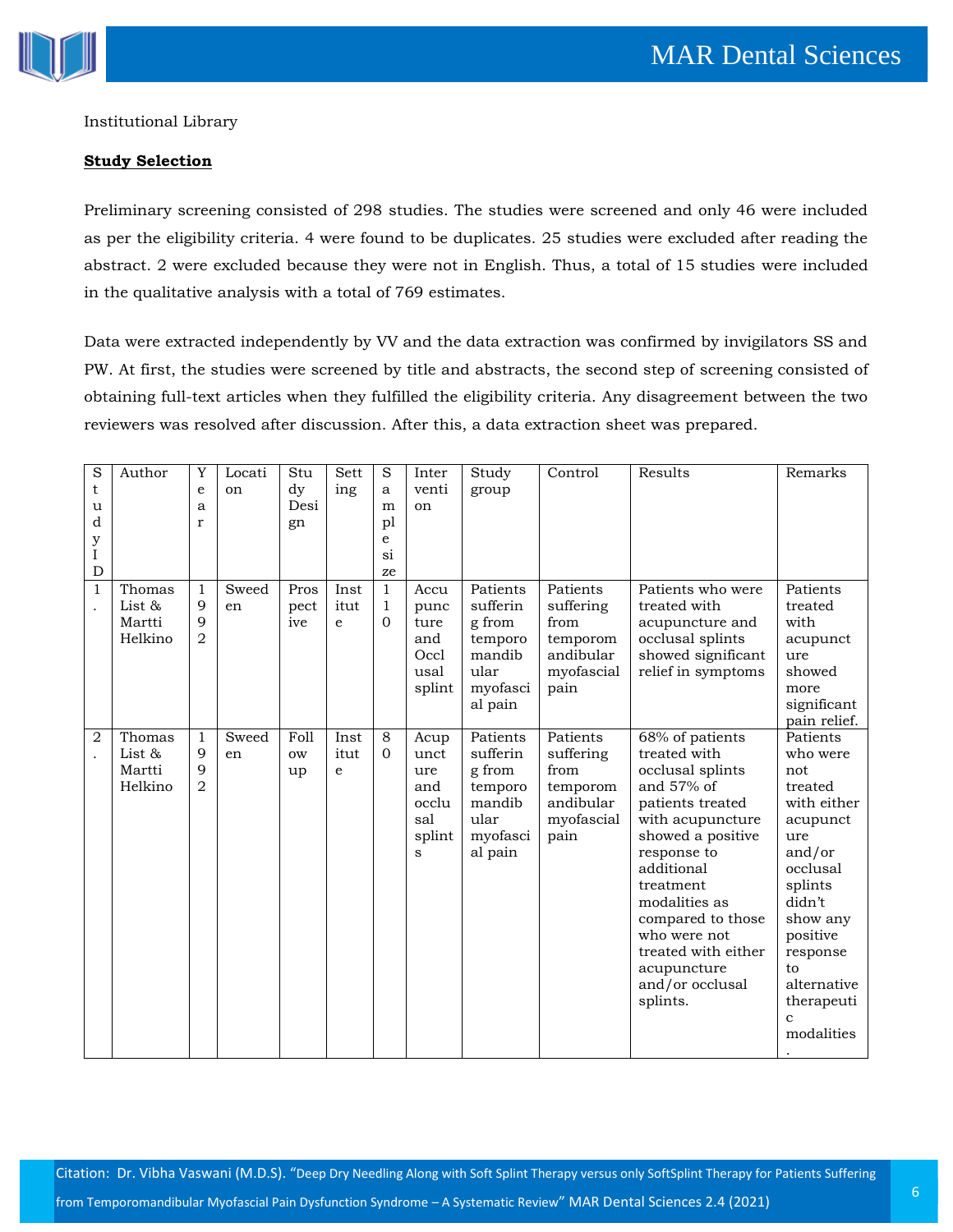

| 3 | Mona Al<br>Saad et<br>al                                                   | $\sqrt{2}$<br>$\mathbf 0$<br>0<br>1        | Riyad<br>h  | Pros<br>pect<br>ive                 | Hos<br>pita<br>1  | 1<br>2                                      | Occl<br>usal<br>Splin<br>t                                                          | Patients<br>sufferin<br>g from<br>temporo<br>mandib<br>ular<br>myofasci<br>al pain | Non TMD<br>patients | All patients<br>showed reduction<br>of reported and<br>clinically found<br>muscle pain with<br>no statistically<br>significant<br>differences<br>between patients<br>with and without<br>TMD myofascial<br>pain. Reduction in<br>EMG activity level<br>at maximum<br>clenching was<br>seen that was<br>more significant<br>with the anatomic<br>occlusal device                        | EMG<br>activity<br>was<br>reduced<br>on use of<br>both types<br>of splints<br>(stabilizati<br>on splint<br>and<br>anatomic<br>splint).<br>Anatomic<br>splints<br>proved to<br>be more<br>effective |
|---|----------------------------------------------------------------------------|--------------------------------------------|-------------|-------------------------------------|-------------------|---------------------------------------------|-------------------------------------------------------------------------------------|------------------------------------------------------------------------------------|---------------------|----------------------------------------------------------------------------------------------------------------------------------------------------------------------------------------------------------------------------------------------------------------------------------------------------------------------------------------------------------------------------------------|----------------------------------------------------------------------------------------------------------------------------------------------------------------------------------------------------|
| 4 | A.<br>Gavish<br>et al                                                      | $\overline{2}$<br>0<br>0<br>$\overline{2}$ | Israel      | Pros<br>pect<br>ive                 | Hos<br>pita<br>1  | $\ensuremath{\mathsf{3}}$<br>$\overline{7}$ | Occl<br>usal<br>Splin<br>t                                                          | Patients<br>sufferin<br>g from<br>temporo<br>mandib<br>ular<br>myofasci<br>al pain |                     | The splint group<br>had a statistically<br>significant<br>reduction in pain<br>intensity, in mean<br>muscle sensitivity<br>to palpation and<br>in the pain<br>experience during<br>the chewing test<br>compared with no<br>change in the<br>controls. A stabil<br>ization splint has<br>a therapeutic<br>value beyond its<br>placebo effects                                           | An<br>intensive<br>chewing<br>test is an<br>effective<br>tool to<br>evaluate<br>the<br>treatment<br>modality<br>efficacy in<br><b>MFP</b><br>patients.                                             |
| 5 | Ingalill<br>Bergstro<br>m,<br>Thomas<br>List and<br>Tomas<br>Magnus<br>son | 2<br>$\mathbf 0$<br>0<br>8                 | Sweed<br>en | Foll<br>ow<br>up<br>stu<br>$\rm dy$ | Inst<br>itut<br>e | 6<br>5                                      | Acup<br>unct<br>ure<br>and/<br>or<br>inter<br>occlu<br>sal<br>splint<br>$\mathbf s$ | Patients<br>sufferin<br>g from<br>temporo<br>mandib<br>ular<br>myofasci<br>al pain |                     | Among 87%<br>patients who<br>presented with<br>temporomandibula<br>r disorder earlier,<br>decreased to 38%<br>and also the<br>incidence of<br>headaches<br>reduced<br>significantly.<br>Patients gave a<br>positive feedback<br>to the treatment<br>they received and<br>hence authors<br>concluded that the<br>combination of<br>occlusal splints<br>and acupuncture<br>is effective. |                                                                                                                                                                                                    |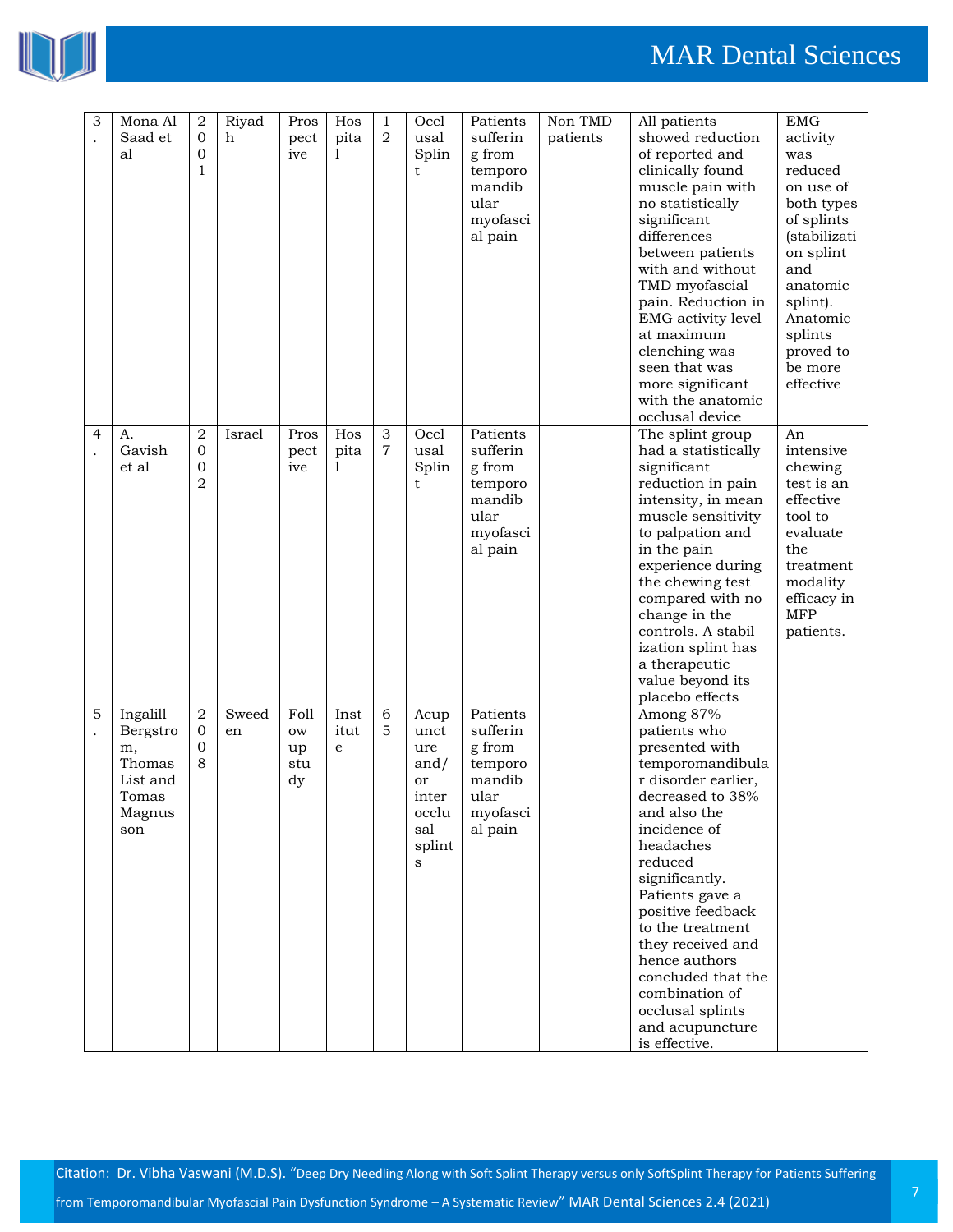

## MAR Dental Sciences

| 6              | Cheryl<br>Ritenba<br>ugh et al          | $\sqrt{2}$<br>$\overline{0}$<br>$\mathbf 0$<br>8 | Portla<br>nd,<br>Orego<br>n | Pros<br>pect<br>ive<br>stu<br>dy                    | Inst<br>itut<br>e | $\mathbf{1}$<br>6<br>$\Omega$    | Tradi<br>tional<br>Chin<br>ese<br>Medi<br>cine<br>and<br>Natu<br>ropat<br>hic<br>Medc<br>ine<br>and<br>Speci<br>alty<br>Care | Patients<br>sufferin<br>g from<br>temporo<br>mandib<br>ular<br>myofasci<br>al pain | Patients were<br>assessed on their<br>self-reported<br>worst and average<br>facial pain and<br>interference with<br>activities. It was<br>observed that the<br>patients showed<br>significantly better<br>response to TCM<br>as compared to SC<br>and much better<br>response to NM as<br>compared to SC. |                                                                                                                                                             |
|----------------|-----------------------------------------|--------------------------------------------------|-----------------------------|-----------------------------------------------------|-------------------|----------------------------------|------------------------------------------------------------------------------------------------------------------------------|------------------------------------------------------------------------------------|-----------------------------------------------------------------------------------------------------------------------------------------------------------------------------------------------------------------------------------------------------------------------------------------------------------|-------------------------------------------------------------------------------------------------------------------------------------------------------------|
| $\overline{7}$ | F.<br>Alencar<br>$JR^* \& A.$<br>Becker | $\overline{2}$<br>$\mathbf{0}$<br>0<br>9         | <b>Brazil</b>               | Pros<br>pect<br>ive<br>&<br>Co<br>mpa<br>rati<br>ve | Hos<br>pita<br>1  | $\overline{4}$<br>2              | Occl<br>usal<br>Splin<br>t and<br>Coun<br>sellin<br>g                                                                        | Patients<br>sufferin<br>g from<br>temporo<br>mandib<br>ular<br>myofasci<br>al pain | All the three<br>different<br>appliances (HS,<br>SS, and NS)<br>associated with<br>counselling were<br>able to equally<br>reduce the Mod-<br>SSI (symptoms-<br>Tukey test) and<br>digital palpa-tion<br>(signed Kruskal-<br>Wallis) test<br>between baseline<br>and 90 days.                              | Self care<br>was<br>considere<br>d to be<br>more<br>effective<br>cost wise.<br>But had<br>delayed<br>results                                                |
| 8              | Camero<br>J.F. et<br>al                 | 2<br>$\overline{0}$<br>1<br>$\Omega$             | Denm<br>ark                 | Pros<br>pect<br>ive                                 | Inst<br>itut<br>e | 1<br>$\overline{2}$              | Deep<br>dry<br>needl<br>ing of<br>MTrP<br>s in<br>mass<br>eter<br>musc<br>$1\mathrm{e}$                                      | Patients<br>sufferin<br>g from<br>temporo<br>mandib<br>ular<br>myofasci<br>al pain | Deep dry needling<br>of active MTrPs in<br>the masseter<br>muscle helped in<br>maximal pain-free<br>jaw opening and<br>increase in PPT                                                                                                                                                                    |                                                                                                                                                             |
| 9              | Fatih<br>Ozkan<br>et al                 | $\overline{2}$<br>0<br>1<br>$\mathbf{1}$         | Turke<br>y                  | Pros<br>pect<br>ive                                 | Hos<br>pita<br>1  | $\overline{5}$<br>$\overline{0}$ | Occl<br>usal<br>Splin<br>t and<br>Dry<br>Needl<br>ing                                                                        | Patients<br>sufferin<br>g from<br>temporo<br>mandib<br>ular<br>myofasci<br>al pain | Positive<br>improvement in<br>overall signs and<br>symptoms with<br>statistically<br>significant<br>differences was<br>observed in both<br>groups. Group 2<br>(Patients treated<br>with trigger point<br>injections along<br>with Soft Splints)<br>showed significant                                     | Trigger<br>point<br>injection<br>therapy<br>combined<br>with splint<br>therapy is<br>effective in<br>the<br>managem<br>ent of<br>myofascial<br>TMD<br>pain. |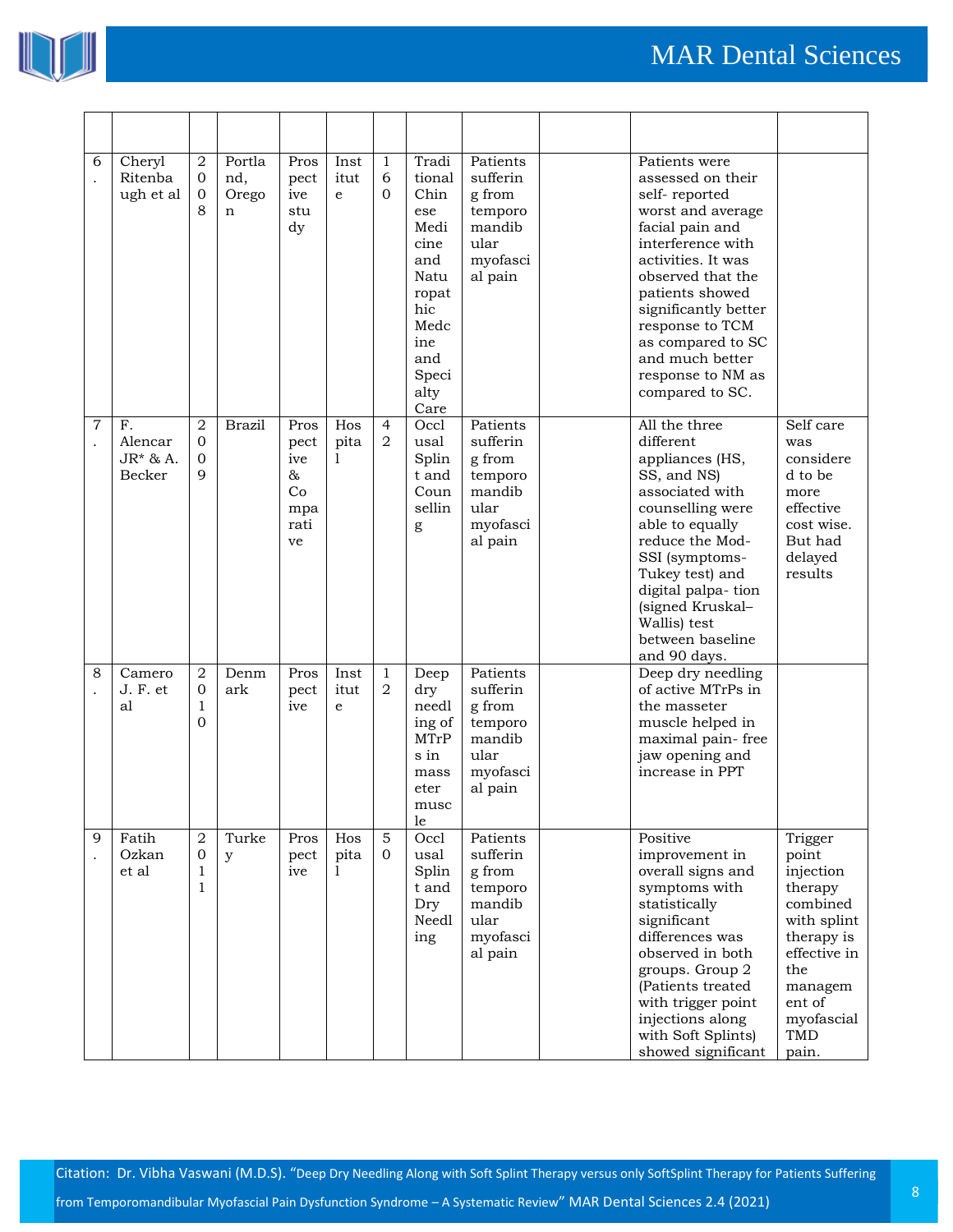

## MAR Dental Sciences

|                  |                            |                  |               |                                |                        |        |                                                                  |                                                                                    | reduction in visual<br>analogue scale<br>(VAS) scores, and<br>statistical analysis<br>revealed a<br>significant<br>difference between<br>the VAS scores of<br>Group 1 and<br>Group 2 at the 4th<br>and 12th weeks of<br>treatment follow-<br>up (p<0.001).                                                                                                                                                                                                                                                                 |                                                                                                                                                            |
|------------------|----------------------------|------------------|---------------|--------------------------------|------------------------|--------|------------------------------------------------------------------|------------------------------------------------------------------------------------|----------------------------------------------------------------------------------------------------------------------------------------------------------------------------------------------------------------------------------------------------------------------------------------------------------------------------------------------------------------------------------------------------------------------------------------------------------------------------------------------------------------------------|------------------------------------------------------------------------------------------------------------------------------------------------------------|
| 1<br>$\mathbf 0$ | P. C. R.<br>Conti et<br>al | 2<br>0<br>1<br>2 | <b>Brazil</b> | Pros<br>pect<br>ive            | Hos<br>pita<br>1       | 5<br>1 | Beha<br>vior<br>chan<br>ges<br>andO<br>cclus<br>al<br>Splin<br>t | Patients<br>sufferin<br>g from<br>temporo<br>mandib<br>ular<br>myofasci<br>al pain | Group I showed<br>improvement in<br>the reported pain<br>at the first follow-<br>$up(2 weeks)$ ,<br>whereas for<br>groups II and III,<br>this progress was<br>detected only after<br>6 weeks and 3<br>months,<br>respectively. The<br>PPT values did not<br>change<br>significantly. It<br>was concluded<br>that behavioural<br>changes are<br>effective in the<br>manage-ment of<br>pain in MMP<br>patients. However,<br>the simul-taneous<br>use of occlusal<br>devices appears to<br>produce an earlier<br>improvement. | Myofascial<br>pain can<br>be treated<br>with<br>behavioral<br>changes<br>only but<br>the use of<br>occlusal<br>splints<br>helps in<br>early pain<br>relief |
| 1<br>1           | Emad T.<br>Daif            | 2<br>0<br>1<br>2 | Egypt         | Pros<br>pect<br><sub>1ve</sub> | Hos<br>pita<br>$\perp$ | 4<br>0 | Occl<br>usal<br>Splin<br>t                                       | Patients<br>sufferin<br>g from<br>temporo<br>mandib<br>ular<br>myofasci<br>al pain | 85% of group A<br>(Patients treated)<br>with occlusal<br>splints) either<br>completely<br>recovered (35%) or<br>clinically improved<br>(50%) while only<br>20% of group B<br>(Control group)<br>had a<br>spontaneous<br>improvement. In<br>group A, the<br>means of the<br>electromyographic<br>amplitude records                                                                                                                                                                                                          | No<br>compariso<br>n group<br>was<br>included                                                                                                              |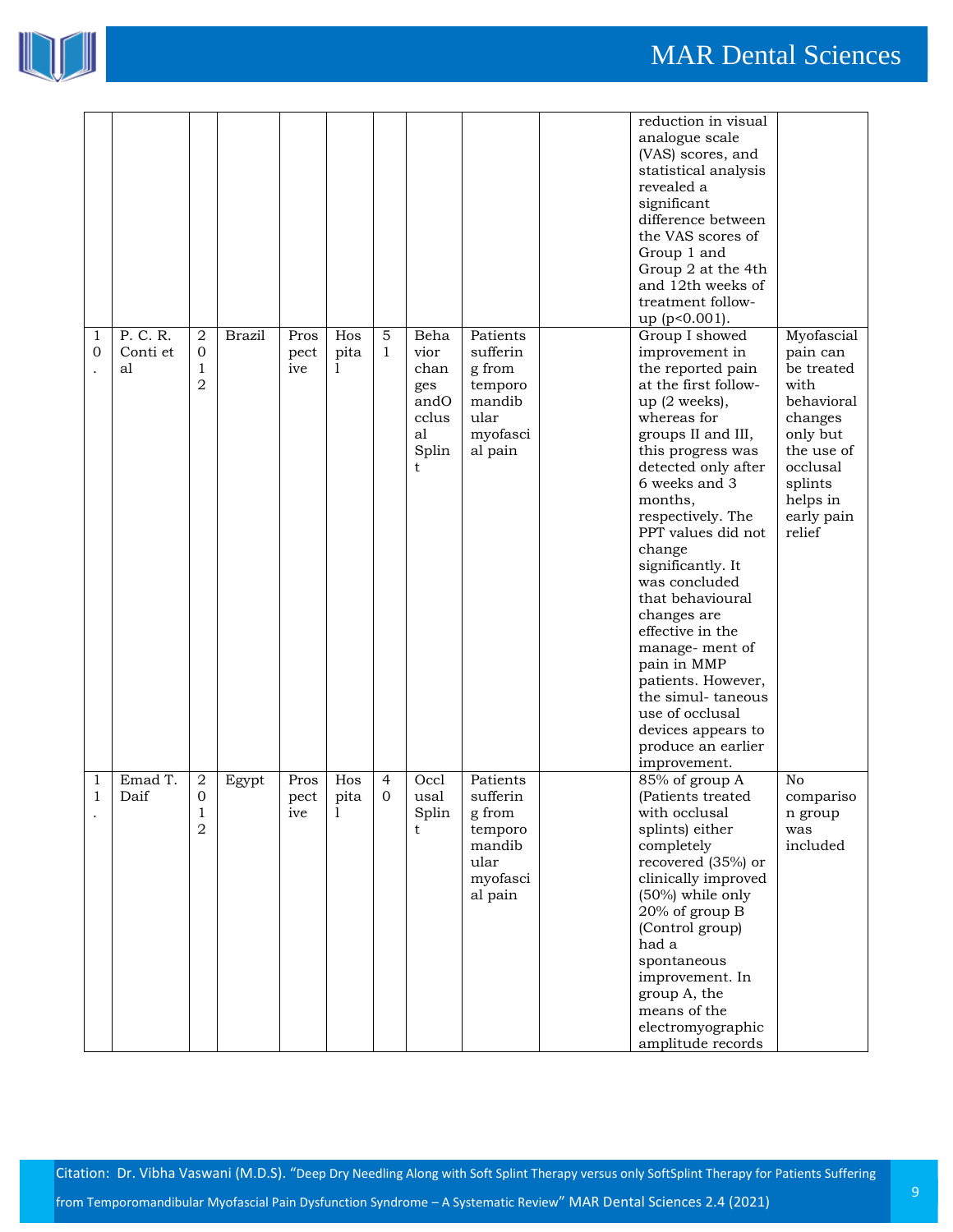

|        |                                         |                                                   |       |                     |                  |            |                                                       |                                                                                    | (mV) of the<br>monitored muscles<br>have decreased<br>after 6 months.<br>However, the<br>decrease was<br>statistically<br>insignificant $(p >$<br>$0.05$ ) in the<br>patients (15%)<br>who had no<br>clinical changes.<br>In group B, the<br>means of the<br>muscles' records<br>$(mV)$ in the left<br>side slightly<br>increased while<br>those of the right<br>side slightly<br>decreased. These<br>changes were<br>statistically<br>insignificant $(p >$<br>$0.05$ ).                                   |                                                                                                                                                                                                                                                                         |
|--------|-----------------------------------------|---------------------------------------------------|-------|---------------------|------------------|------------|-------------------------------------------------------|------------------------------------------------------------------------------------|------------------------------------------------------------------------------------------------------------------------------------------------------------------------------------------------------------------------------------------------------------------------------------------------------------------------------------------------------------------------------------------------------------------------------------------------------------------------------------------------------------|-------------------------------------------------------------------------------------------------------------------------------------------------------------------------------------------------------------------------------------------------------------------------|
| 1<br>2 | Mario<br>Vincente<br>Barrero            | $\sqrt{2}$<br>$\mathbf{0}$<br>1<br>$\overline{2}$ | Spain | Pros<br>pect<br>ive | Hos<br>pita<br>1 | $\,2$<br>0 | Occl<br>usal<br>Splin<br>t and<br>Dry<br>Needl<br>ing | Patients<br>sufferin<br>g from<br>temporo<br>mandib<br>ular<br>myofasci<br>al pain | Patients treated<br>with<br>decompression<br>splints showed<br>reductions in<br>subjective pain<br>and pain upon<br>pressure on<br>temporal,<br>masseter and<br>trapezius muscles,<br>as well as<br>increased mouth<br>opening after the<br>treatment.<br>Patients treated<br>with acupuncture<br>showed pain<br>reduction in the<br>short term and<br>improvements in<br>all of the evaluated<br>para-meters<br>(stronger pressure<br>was required to<br>produce pain;<br>mouth opening<br>was improved). | Acupunct<br>ure was<br>an<br>effective<br>compleme<br>nt and/or<br>an<br>acceptable<br>alternative<br>to<br>decompres<br>sion<br>splints in<br>the<br>treatment<br>οf<br>myofascial<br>pain and<br>temporom<br>andibular<br>joint pain-<br>dysfunctio<br>n<br>syndrome. |
| 1<br>3 | Luis -<br>Miguel<br>Gonzale<br>z- Perez | 2<br>$\mathbf{0}$<br>$\mathbf{1}$<br>$\,2$        | Spain | Pros<br>pect<br>ive | Hos<br>pita<br>1 | 3<br>6     | Dry<br>Needl<br>ing                                   | Patients<br>sufferin<br>g from                                                     | A statistically<br>significant<br>relationship<br>$(p<0.01)$ was                                                                                                                                                                                                                                                                                                                                                                                                                                           | No<br>comprison<br>group was<br>included                                                                                                                                                                                                                                |
|        |                                         |                                                   |       |                     |                  |            |                                                       | temporo                                                                            |                                                                                                                                                                                                                                                                                                                                                                                                                                                                                                            |                                                                                                                                                                                                                                                                         |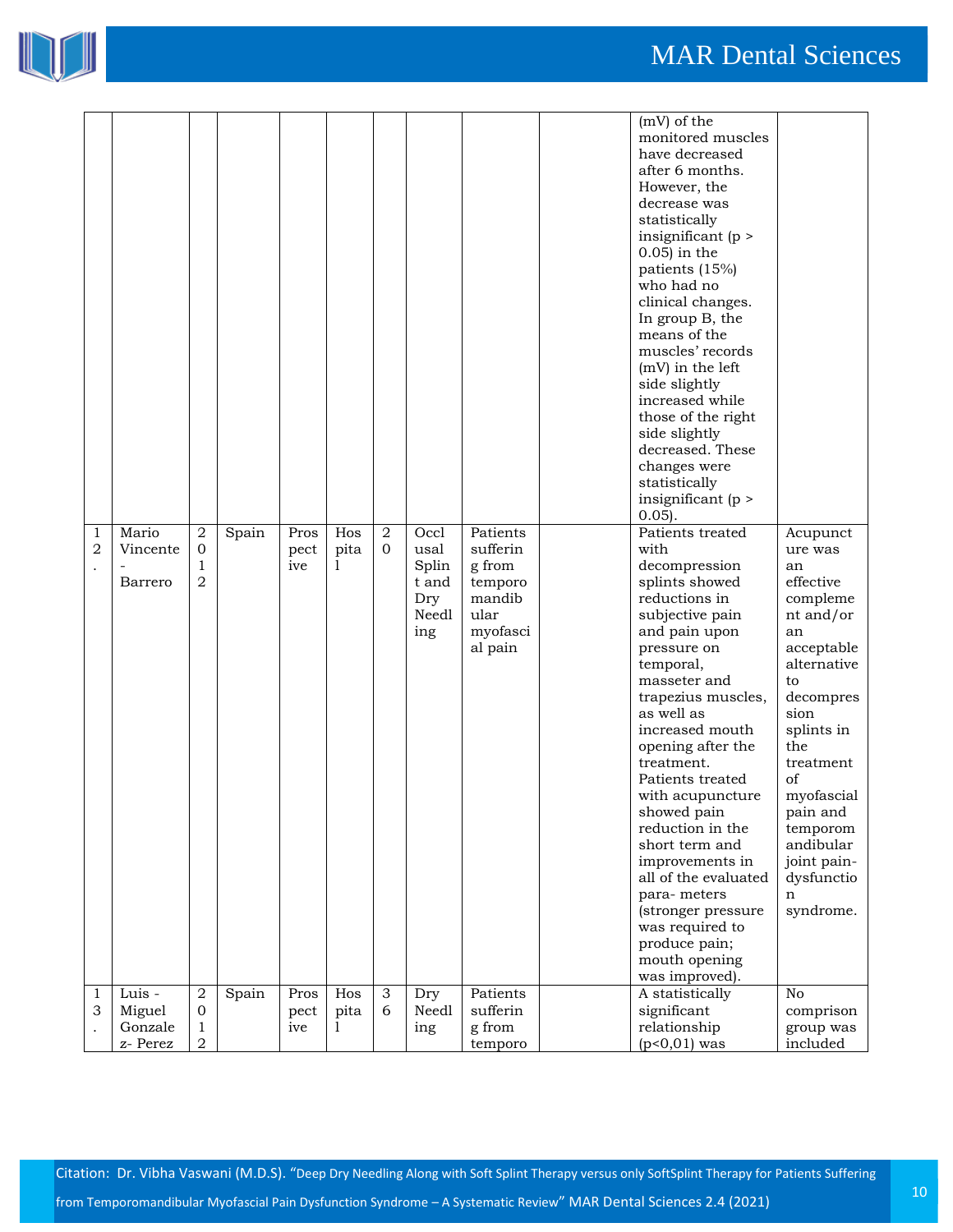

## MAR Dental Sciences

|        | et al                                            |                            |       |                     |                  |                                |                     | mandib<br>ular<br>myofasci<br>al pain                                              | found between<br>therapeutic<br>intervention and<br>the improvement<br>of pain and jaw<br>movements, which<br>continued up to 6<br>months after<br>treatment. Pain<br>reduction was<br>greater the higher<br>was the intensity<br>of pain at<br>baseline.                                                                                                                                                                                                                                                                                                                                                                               |                                                                                                                                                                                         |
|--------|--------------------------------------------------|----------------------------|-------|---------------------|------------------|--------------------------------|---------------------|------------------------------------------------------------------------------------|-----------------------------------------------------------------------------------------------------------------------------------------------------------------------------------------------------------------------------------------------------------------------------------------------------------------------------------------------------------------------------------------------------------------------------------------------------------------------------------------------------------------------------------------------------------------------------------------------------------------------------------------|-----------------------------------------------------------------------------------------------------------------------------------------------------------------------------------------|
| 1<br>4 | Luis -<br>Miguel<br>Gonzale<br>z- Perez<br>et al | 2<br>$\mathbf 0$<br>1<br>5 | Spain | Pros<br>pect<br>ive | Hos<br>pita<br>1 | $\overline{4}$<br>8            | Dry<br>Needl<br>ing | Patients<br>sufferin<br>g from<br>temporo<br>mandib<br>ular<br>myofasci<br>al pain | A statistically<br>significant<br>difference $(p<0.05)$<br>was detected for<br>both groups with<br>respect to pain<br>reduction at rest<br>and with<br>mastication, but<br>the DDN test<br>group had<br>significantly better<br>levels of pain<br>reduction.<br>Moreover,<br>statistically<br>significant<br>differences<br>$(p<0.05)$ up to day<br>70 in the test<br>group were seen<br>with respect to<br>maximum mouth<br>opening, laterality<br>and protrusion<br>movements<br>compared with<br>pretreatment<br>values. Pain<br>reduction in the<br>test group was<br>greater as a<br>function of pain<br>intensity at<br>baseline. | Patients<br>receiving<br>the<br>combinati<br>on drug<br>(methocar<br>bamol/par<br>acetamol)<br>treatment<br>described<br>unpleasan<br>t side<br>effects<br>(mostly)<br>drowsines<br>s). |
| 1<br>5 | Paloma<br>Maria                                  | $\sqrt{2}$<br>$\mathbf 0$  | Spain | Pros<br>pect        | Hos<br>pita      | $\mathbf{1}$<br>$\overline{7}$ | Dry<br>Needl        | Patients<br>sufferin                                                               | One-way analyses<br>of variance showed                                                                                                                                                                                                                                                                                                                                                                                                                                                                                                                                                                                                  | Deep DN<br>of active                                                                                                                                                                    |
|        | Blasco-                                          | $\mathbf{1}$               |       | ive                 | 1                |                                | ing                 | g from                                                                             | significant                                                                                                                                                                                                                                                                                                                                                                                                                                                                                                                                                                                                                             | MTrPs in                                                                                                                                                                                |
|        | Bonora                                           | 6                          |       |                     |                  |                                |                     | temporo                                                                            | improvements in                                                                                                                                                                                                                                                                                                                                                                                                                                                                                                                                                                                                                         | the                                                                                                                                                                                     |
|        | & Aitor                                          |                            |       |                     |                  |                                |                     | mandib                                                                             | pain intensity, PPT                                                                                                                                                                                                                                                                                                                                                                                                                                                                                                                                                                                                                     | masseter                                                                                                                                                                                |
|        | Martin-                                          |                            |       |                     |                  |                                |                     | ular                                                                               | and jaw opening                                                                                                                                                                                                                                                                                                                                                                                                                                                                                                                                                                                                                         | and                                                                                                                                                                                     |
|        | Pintado-                                         |                            |       |                     |                  |                                |                     | myofasci                                                                           | (p<0.001). Post-                                                                                                                                                                                                                                                                                                                                                                                                                                                                                                                                                                                                                        | temporalis                                                                                                                                                                              |
|        | Zugasti                                          |                            |       |                     |                  |                                |                     | al pain                                                                            | hoc analysis                                                                                                                                                                                                                                                                                                                                                                                                                                                                                                                                                                                                                            | in patients                                                                                                                                                                             |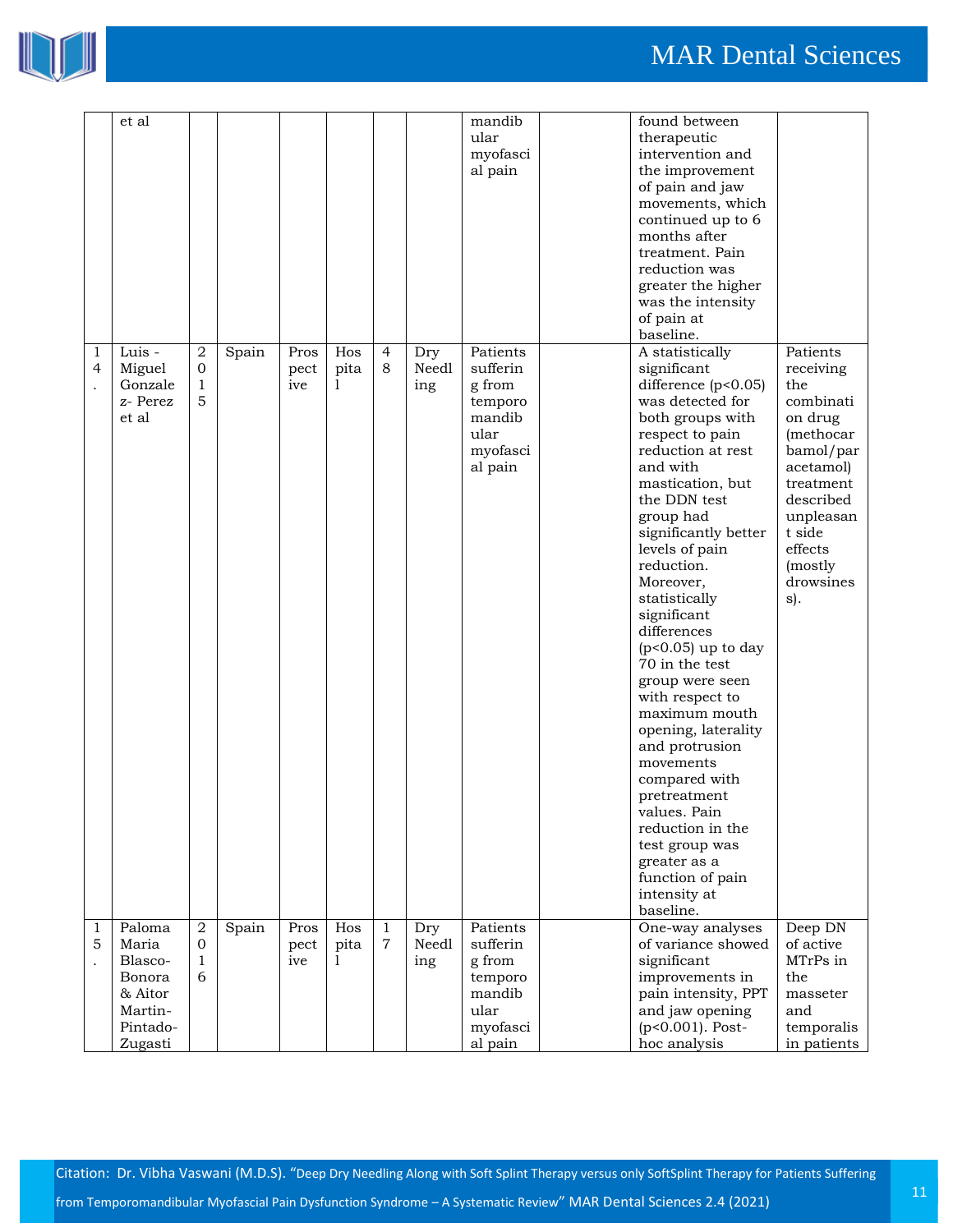

|  | revealed               | with         |
|--|------------------------|--------------|
|  | significant            | myofascial   |
|  | differences            | TMD and      |
|  | between baseline       | SB was       |
|  | and post-              | associated   |
|  | intervention           | with         |
|  | follow-up time         | immediate    |
|  | points in pain         | and $1-$     |
|  | (immediate:            | week         |
|  | Cohen's $d=1.72$ ,     | improvem     |
|  | p<0.001; 1 week:       | ents in      |
|  | $d=3.24$ , p<0.001),   | pain,        |
|  | jaw opening            | sensitivity, |
|  | (immediate:            | jaw          |
|  | $d=0.77$ , p<0.001;    | opening      |
|  | 1 week: $d=1.02$ ,     | and TMD-     |
|  | p<0.001) and PPT       | related      |
|  | in the masseter        | disability.  |
|  | (immediate:            |              |
|  | $d=1.02$ , $p<0.001$ ; |              |
|  | 1 week: $d=1.64$ ,     |              |
|  | p<0.001) and           |              |
|  | temporalis             |              |
|  | (immediate:            |              |
|  | $d=0.91$ , p=0.006;    |              |
|  | 1 week: $d=1.8$ ,      |              |
|  | $p<0.001$ ). A         |              |
|  | dependent t-test       |              |
|  | showed a               |              |
|  | significant            |              |
|  | improvement in         |              |
|  | jaw functioning,       |              |
|  | reflected by a large   |              |
|  | reduction in 1-        |              |
|  | week JDC scores        |              |
|  | relative to baseline   |              |
|  | $(d=3.15, p<0.001)$ .  |              |

### **Data Collection Process**

A standard pilot form in excel sheet was initially used. Data extraction was done and the form was reviewed by an expert and finalized for all the articles.

### **Data**

- 1. Study ID
- 2. Author Name of the author(s)
- 3. Location Place where the study was conducted
- 4. Year of publication The year in which the study was published
- 5. Study Design Retrospective/ Prospective/ Comparative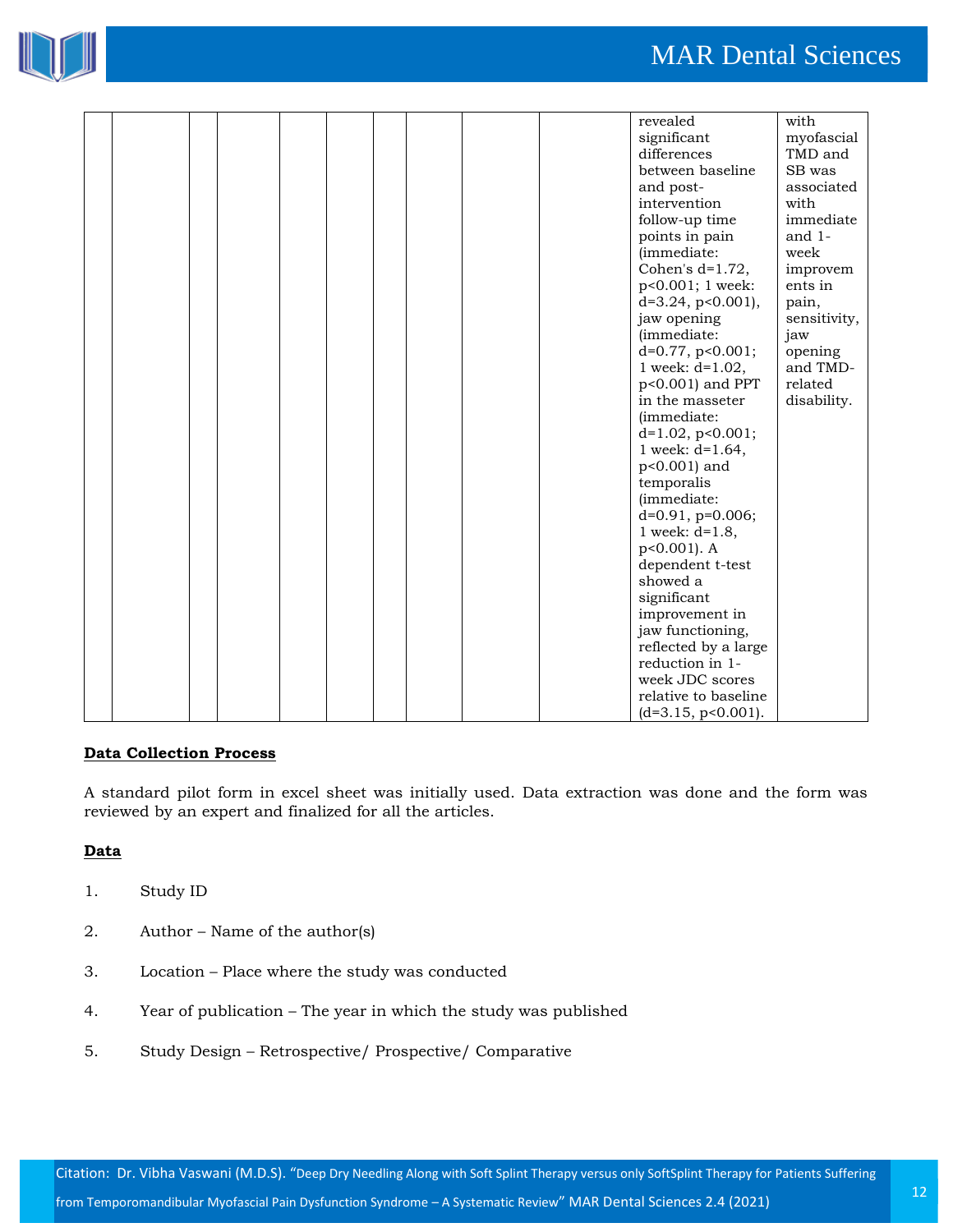

- 6. Setting –Hospital/ Out Patient Department
- 7. Sample size
- 8. Intervention Type of minimally invasive technique
- 9. Study group Type of population included in the study
- 10. Control Conventional technique
- 11. Results Result of the study
- 12. Remarks Comment of authors (VV, SS, PW)

## **Results**



Citation: Dr. Vibha Vaswani (M.D.S). "Deep Dry Needling Along with Soft Splint Therapy versus only SoftSplint Therapy for Patients Suffering from Temporomandibular Myofascial Pain Dysfunction Syndrome – A Systematic Review" MAR Dental Sciences 2.4 (2021)<br>13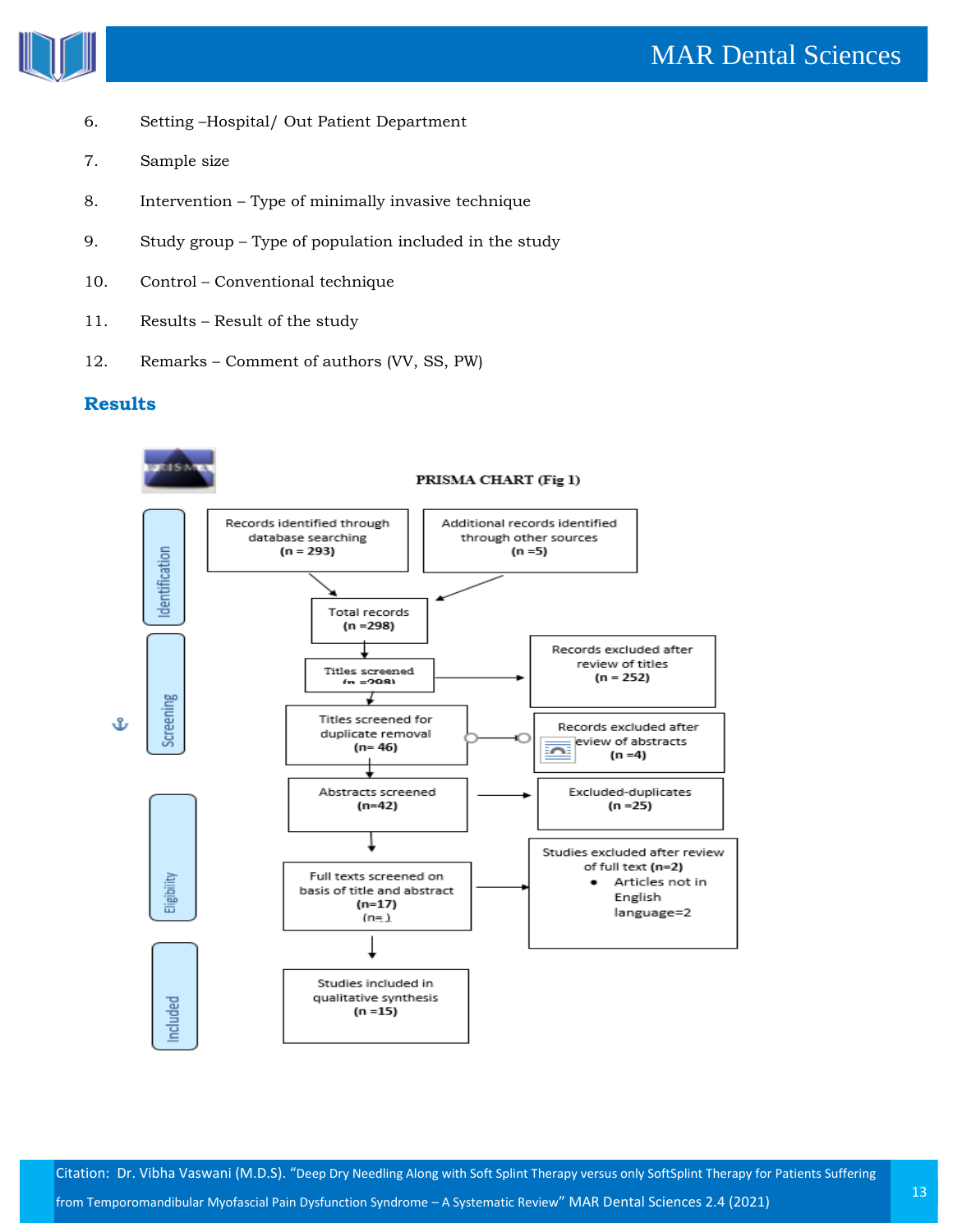

#### **STUDY CHARACTERISTICS: Table 1 and Table 2**

### **Discussion**

As there is no fixed line of management for patients suffering from myofascial pain due to their refractive nature, a variety of treatment modalities are being employed either individually or in combination. For patients suffering from MPDS, pain relief is the desired treatment outcome. In the recent past, acupuncture (deep dry needling) has been discovered to be an efficient therapeutic alternative for conditions causing chronic pain. It is known that occlusal splints are used as an effective mode of treatment for MPDS. This review however discusses the efficiency of the combination of DDN and occlusal splints in the treatment of MPDS.

Thomas List and Martti Helkino **(**7**)** in January 1992 published a prospective study to evaluate the effectiveness of the combination of acupuncture and occlusal splints in the management of MPDS by means of subjective and/or clinical assessment. A total of 110 patients among which 23 were male and 87were female patients and those who presented with 6 months of history of MPDS were included in the study. After random allocation to three groups, viz acupuncture, occlusal splints and control they were assessed before and immediately after treatment. It was observed that treatment acupuncture and occlusal splints showed statistically significant effectiveness and thus concluded that they are a good treatment modality for temporomandibular myofascial pain.

Later in June 1992, Thomas List and Martti Helkino **(**8**)** published a follow-up study pertaining to the use of acupuncture and occlusal splints. Among those 110 patients who participated in the first study, 30 were lost to follow up and among the 80 patients who participated in the follow up by filling the questionnaires showed that 68% of patients treated with occlusal splints and 57% of patients treated with acupuncture showed a positive response to additional treatment modalities as compared to those who were not treated with either acupuncture and/or occlusal splints. Thus they concluded that a combination of acupuncture and occlusal splints is an effective treatment modality and suggested that more studies should be carried out to prove the same.

Mona Al-Saad and Riyadh Akeel **(**9**)** in the year 2001 published a prospective study that compared the electromyographic (EMG) activity level and clinical presentations in patients with myelogenous TMDs that were treated with two different types of occlusal devices. 11 participants were divided into two groups, wherein one group was treated with usual flat plane occlusal devices and the second group was treated with anatomic splints. The gravity of signs and symptoms were assessed and the EMG activity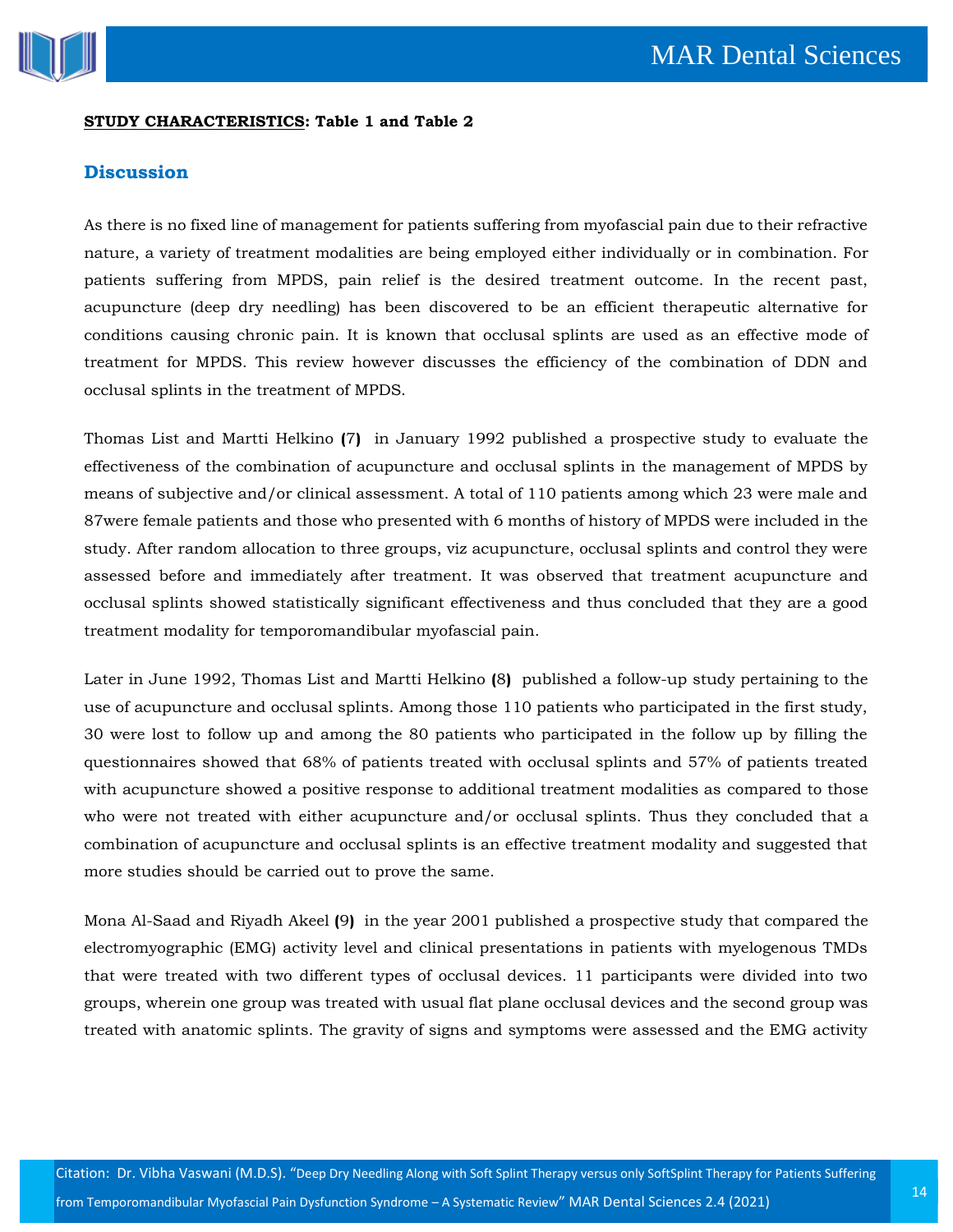

of the masseter muscle was recorded and the values were evaluated prior to treatment and were subsequently followed up at regular intervals up to 4 weeks following the delivery of the occlusal device. The EMG was also recorded in 7 normal patients as a control group. It was observed that all patients showed a reduction of reported and clinically found muscle pain, with not much a difference between both the groups. Thus, they concluded that both types of occlusal devices are beneficial to patients suffering from TMD.

Gavish A. et al **(**10**)** in the year 2002 published a prospective study that evaluated the usefulness of the stabilization appliance to reduce the morbidity in MPDS patients and compared the unpleasant experience through the chewing test between the two groups, with and without splints. 37 participants who presented with aggravating pain and symptoms took part in this study and were divided into two groups among which 21 received the splint for nocturnal use and the remaining 16 were equally watched upon clinically without the splint. They were then made to perform a chewing test succeeded by a period of rest and their pain intensity was assessed on a VAS scale over a period of 2 months followed by the same tests again. It was noted that the level of pain at baseline prior to the chewing test was high in both groups. Hence, they concluded that the splint had a more therapeutic effect.

Ingalill Bergstrom, Thomas List and Tomas Magnusson **(**11**)** in February 2008 published a long-term follow-up study of 18- 20 years of the study carried out in 1992 by Thomas List and Martti Helkino7,8. 55 patients who received therapy then participated in this study and readily filled the questionnaire. Among 87% of patients who presented with temporomandibular disorder earlier, decreased to 38% and also the incidence of headaches reduced significantly. Patients gave positive feedback to the treatment they received and hence authors concluded that the combination of occlusal splints and acupuncture is effective.

Cheryl Ritenbaugh et al **(**6**)** in June 2008 published a prospective study to assess the feasibility and acceptability of two different medicinal treatments for MPDS compared to specialty care. 160 women in the age group of 25-55 years participated in this study. Patients were exposed to all modes of treatment. Patients were assessed on their self-reported facial pain and interference with routine day-to-day chaos. It was observed that the patients showed significantly better responses to both the medicinal treatments as compared to specialty care. Hence the authors concluded that there are potential benefits of medicinal treatments over specialty care in treating TMDs.

F Alencar JR. and A. Becker **(**12**)** in the year 2009 compared the benefit of different occlusal splints in relation to clinical counseling and in managing MPDS. The study consisted of 42 patients that were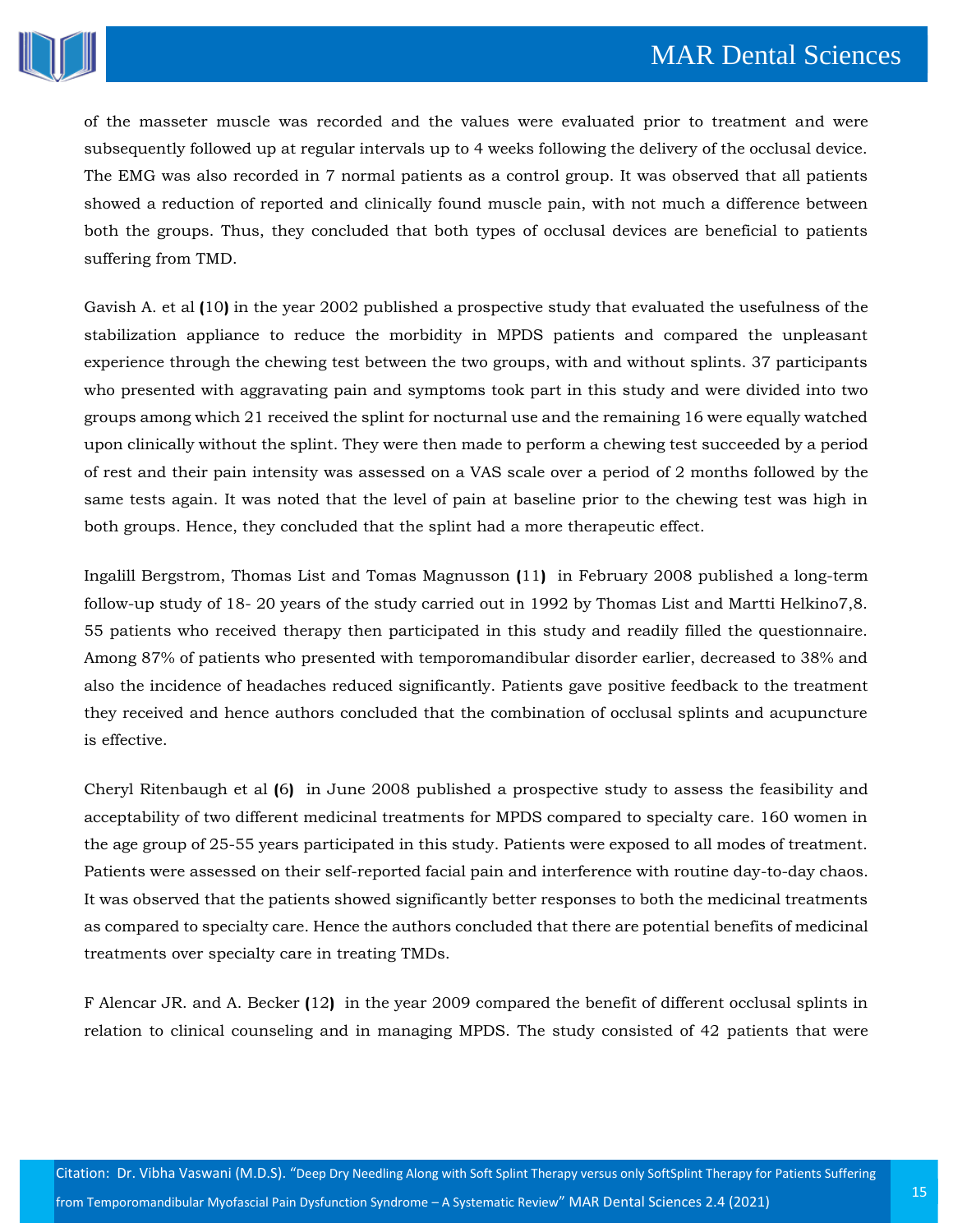

randomly put into three clinical categories using different splints. Their assessment over a period of 3 months showed equal treatment outcomes with respect to all three types of splints. Thus, they concluded that patient counseling and motivation play a major role in the treatment outcome.

Camero J. F. et al **(**13**)** assessed the effects of dry needling over MTrPs in the masseter muscle in 12 female patients suffering from MPDS. Treatment was provided in 2 visits; the first visit being deep dry needling into the MTrP of the masseter muscle and the other visit being sharp dry needling in the most painful site of the temporomandibular region (placebo). Patients were assessed on basis of Pressure Pain Threshold (PPT) over the masseter muscle TrP and mandibular condyle and painless active jaw opening pre-and post-intervention. Statistically significant beneficial effects were noted in the DDN sessions. Thus authors concluded that DDN of MTrPs in the masseter muscle helped in maximal pain- free jaw opening and increase in PPT

Faith Ozkan et al **(**14**)** conducted a study in the year 2011 consisting of fifty patients that were put into two groups of 25 each. Group 1 was treated with splints and the patients in Group 2 were treated with TrP injections combined with splint therapy. Positive improvement was observed in both groups. However, the group treated with combination therapy showed a more noted reduction in the VAS scores, at follow-up. They concluded that trigger point injection therapy in combination with splint therapy is efficient in the management of MPDS as compared to that of only stabilization splints.

P. C. R. Conti\* et al **(**15**)** tested a hypothesis that treatment with intraoral devices with a variety of occlusal configurations was beneficial in the management of myofascial pain. 51 patients were analyzed and then divided into 3 categories viz, Group 1 (full coverage acrylic stabilization occlusal splint); Group 2 (anterior device nociceptive trigeminal inhibitory (NTI) system), and Group 3 (psychiatric guidance for behavioral changes and self-care (control group)). Patients were followed up to 3 months regularly and were evaluated using the VAS and PPT of the masticatory muscles. It was noted that Group 1 showed a marked improvement in pain at the first follow-up (2 weeks) whereas for groups 2 and 3, this progress was delayed up to a maximum of 3 months. Hence they concluded that behavioral changes are beneficial, however, the adjunctive use of occlusal devices produces an earlier improvement.

Emad T. Daif **(**16**)** in the year 2012 assessed the effect of occlusal splint therapy on the EMG activity of masticatory muscles in TMD patients with myofascial pain and to check for a possible relationship between this effect and the treatment outcome. 40 patients participated in this study and were divided into two equal groups amongst which one was treated by occlusal splints for 6 months, while the second one controlled. A clinical assessment and surface EMG for masticatory muscles were performed at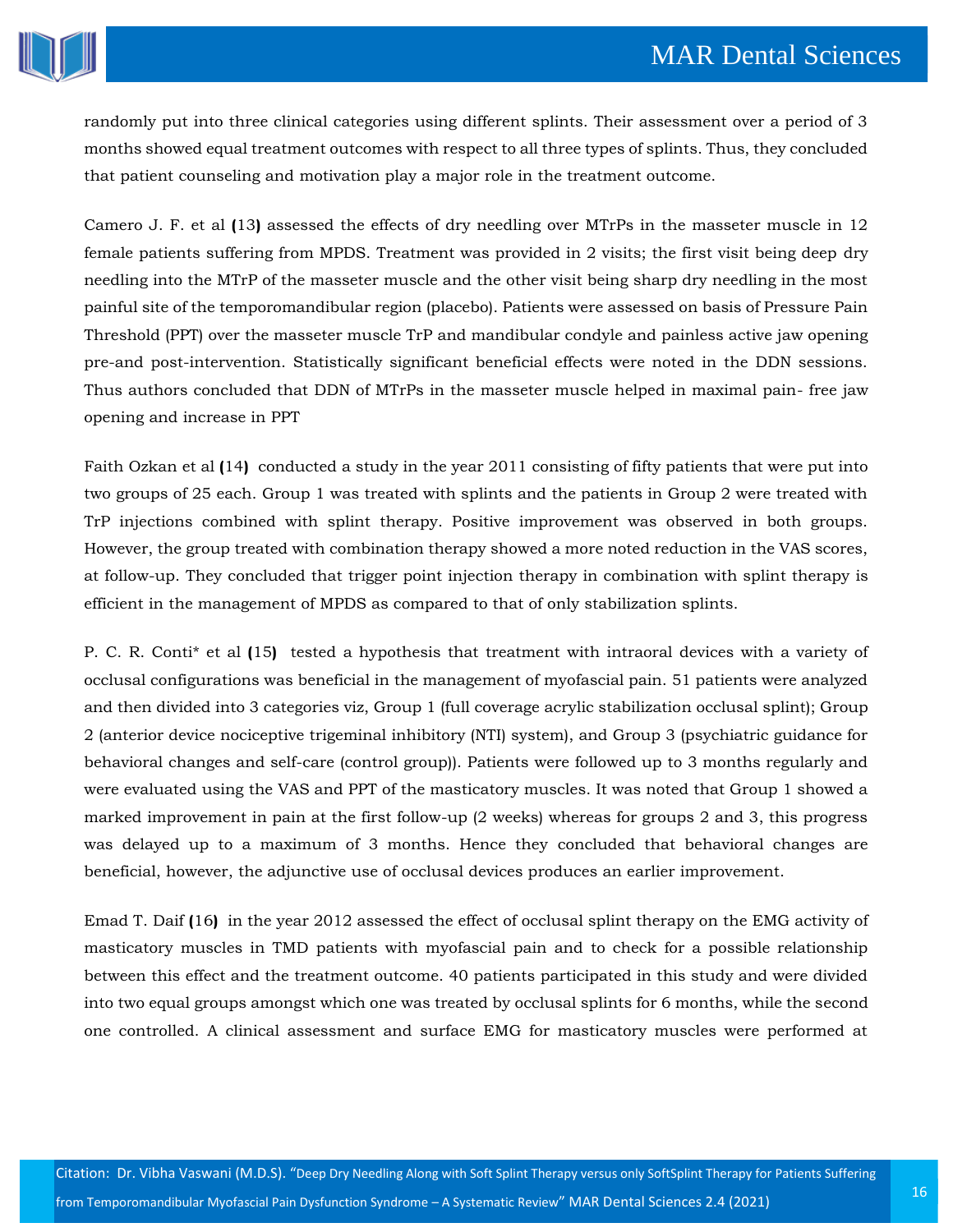

baseline, and then 6 months later. It was observed that 85% of the group treated with splints completely recovered or improved clinically while only 20% of the control group had little improvement. They concluded that occlusal splints could eradicate or improve the signs and symptoms of patients with myofascial pain.

Mario Vicente-Barrero et al **(**17**)** in the year 2012 evaluated the results of applying acupuncture or occlusal splints in the treatment of MPDS patients. The study included 20 patients and results were evaluated by means of the VAS, measurements of mouth opening and lateral deviation of the jaw in millimeters, and assessment of sensitivity to pressure on different points in the temporomandibular myofascial region before and 30 days after treatment. It was noted that patients treated with splints showed a reduction in subjective and objective pain, as well as increased mouth opening and those with acupuncture, showed pain reduction in the short term and improvements in all of the evaluated parameters. Hence, they concluded that acupuncture was an effective complement and/or acceptable alternative to splints in the treatment of MPDS.

Luis-Miguel Gonzales-Perez et al **(**18**)** in the year 2012 evaluated the usefulness of DDN in the treatment of MPDS. 36 patients were included in this study. Differences in pain with a VAS scale and range of mandibular movements before and after intervention were studied and pain reduction was significantly greater as compared to baseline. On basis of the findings in their study, they concluded that DDN in the TrPs in the external pterygoid muscle can be beneficial in the management of patients with MPDS.

Luis-Miguel Gonzalez-Perez et al **(**19**)** in the year 2015 determined whether DDN of TrPs in the Lateral Pterygoid Muscle (LPM) would greatly reduce pain and improve function, compared with methocarbamol/paracetamol medication. The study consisted of 48 patients with chronic myofascial pain located in the LPM that were assigned to one of the two groups. The test group received three applications of needling once per week consecutively for three weeks, while control group patients were given two tablets of a methocarbamol/paracetamol combination every 6 hours for 3 weeks and were assessed pre-treatment, and up to 8 weeks after finishing the treatment. The DDN group had better levels of pain reduction. The evaluation of efficacy was assessed by both patients/investigators and was noted that results were better for the last group. Some patients who received combination drug treatment described unpleasant side effects (mostly drowsiness). Thus, they concluded that DDN of the TrPs in the LPM showed better efficiency in reducing pain and improving maximum mouth opening, laterality and protrusion movements, compared with methocarbamol/paracetamol treatment.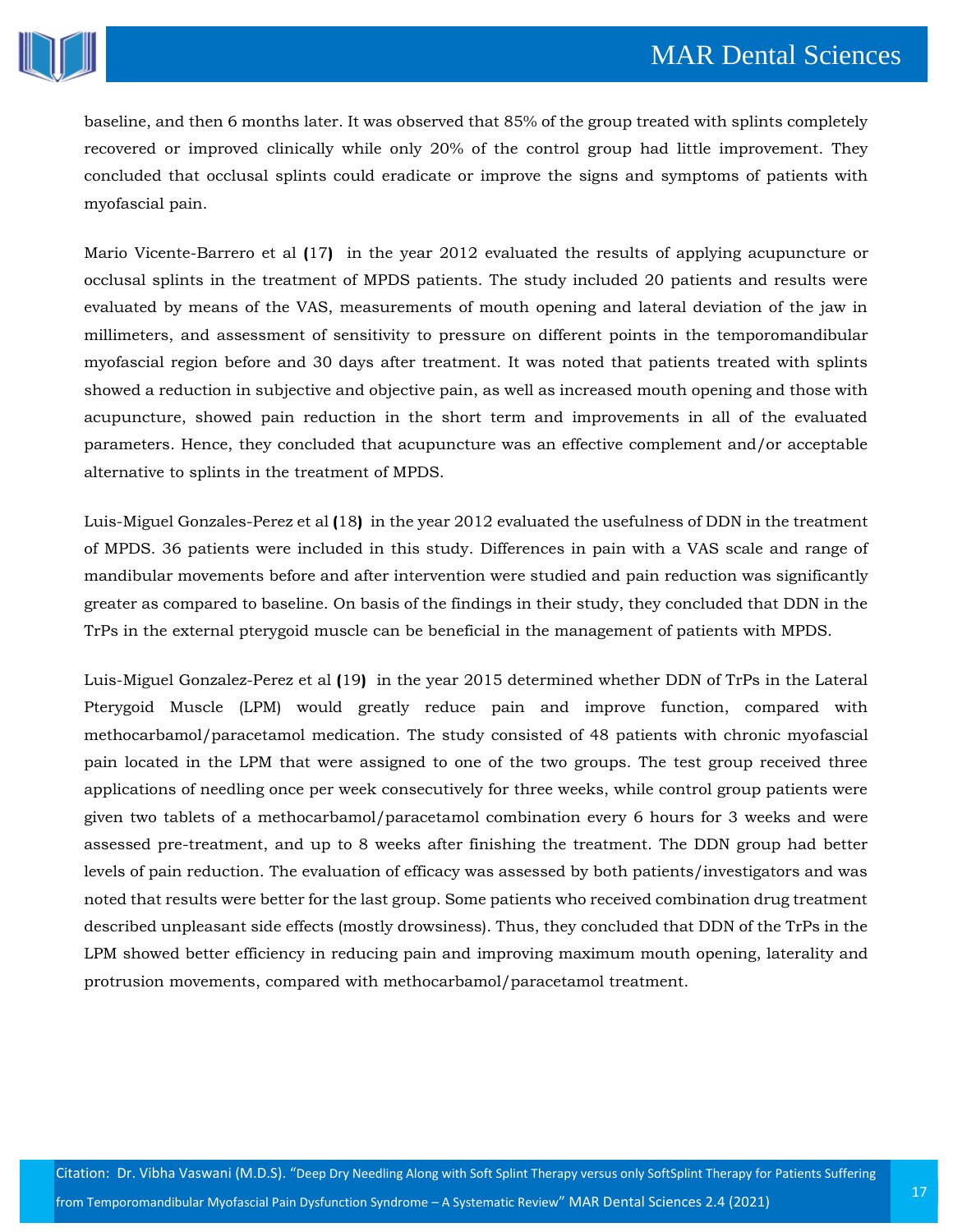

Paloma Maria Blasco- Bonora and Aitor Martin-Pintado-Zugasti **(**20**)** in the year 2016 evaluated the effects of DDN on MTrPs of the masseter and temporalis on PPT, pain-free maximal jaw opening and TMD related disability in 17 patients with sleep bruxism and MPDS and each patient received intervention in the masseter and temporalis MTrPs. Assessments were made before treatment, immediately after treatment and at 1-week follow-up. Jaw disability was assessed using the Jaw Disability Checklist (JDC) at baseline and at 1-week post-treatment only. Thus they concluded that DDN of the active MTrPs in the masseter and temporalis in the patients with MPDS and SB was associated with immediate and 1-week improvements in pain sensitivity, jaw opening and TMD-related disability.

All our studies were conducted between the years 2001 and 2017. Of the 15 studies, 7 were prospective, 5 were comparative and 3 were follow-up studies and showed global distribution. A total of 769 patients suffering from Myofascial Pain Syndrome were treated using conventional occlusal stabilization splints or by DDN or by DDN along with occlusal splints. Amongst the 6 studies that used occlusal splints with or without behavioral counseling for patients suffering from Myofascial TMD; 1 study did not include a comparison group; 2 studies concluded that behavioral changes alone could help relieve myofascial pain effectively but 3 studies proved that occlusal splints helped to relieve myofascial pain effectively. And among the remaining 6 studies, that used DDN, 3 studies that used DDN with occlusal splints proved that Acupuncture along with occlusal splints proved to be a compliment in the treatment of MPDS.

## **Limitations**

We found that 6 studies used minimally invasive techniques i.e. occlusal stabilization splints, of which 1 study did not have a comparison group and 2 studies proved that behavioral changes were effective alone. 4 studies talked about DDN of MTrPs of the muscles of mastication, and 1 study proved that DDN proved to be a complement to the conventional stabilization splint therapy in the treatment of MPDS. The parameters used for assessing the outcome of treatment were different in all studies. The number of studies carried out talking about the two treatment modalities in combination is inconsequential; thus making the choice is debatable.

## **Conclusion**

On thorough comparison of the results, we conclude that occlusal splints are no doubt the gold standard for the treatment of Myofascial Pain Dysfunction Syndrome along with behavioral changes.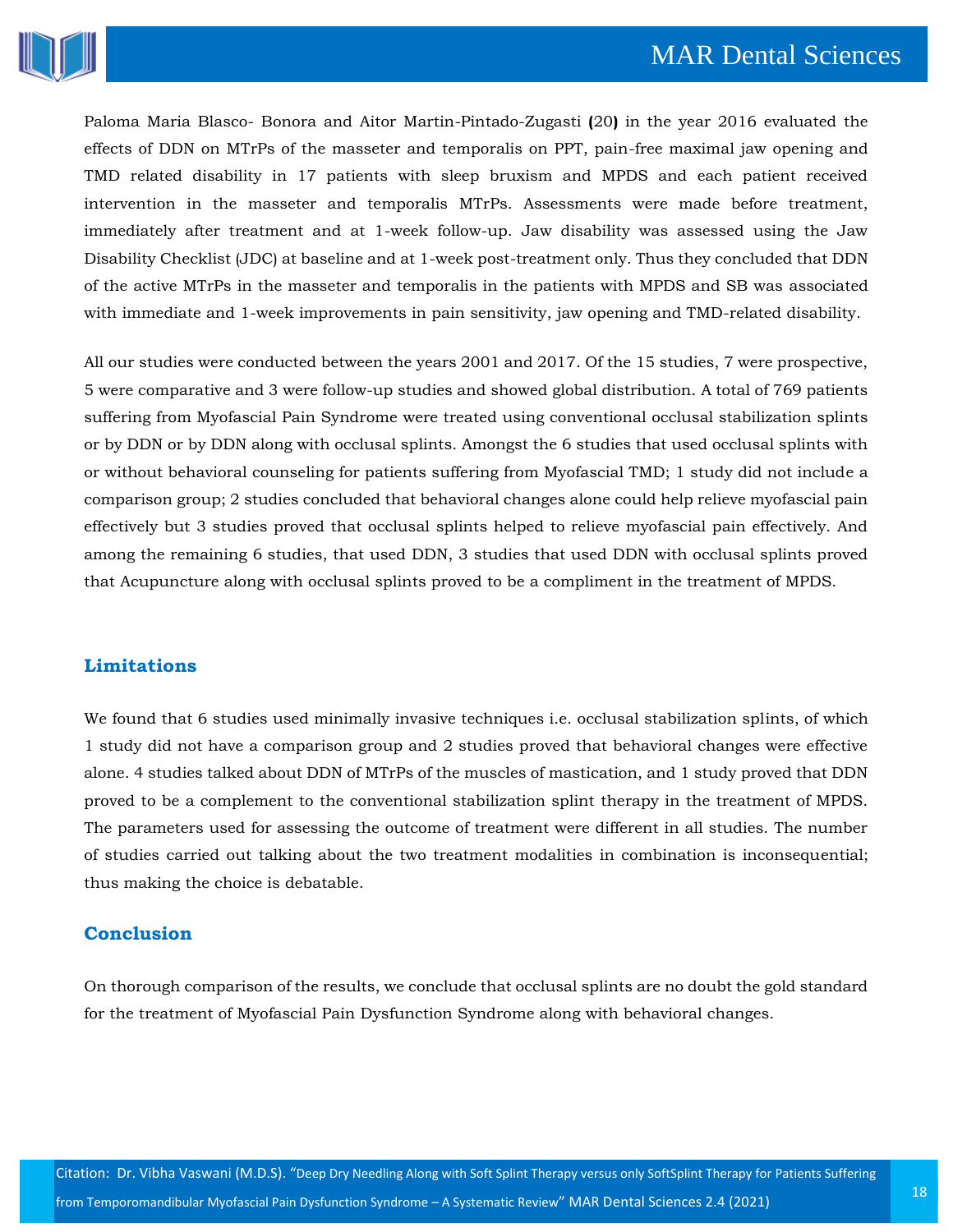

But Deep Dry Needling of the Myofascial Trigger Points of the Lateral Pterygoid Muscle, Masseter and Temporalis is an effective treatment modality and is maximally invasive as compared to occlusal splints; and DDN with Occlusal Splints should be adopted as the treatment modality for Myofascial Pain Syndrome for better treatment outcomes.

## **Future Implications**

One of the drawbacks of this systematic review is that there are very few articles that support combination therapy for MPS. This represents an opportunity for future research in which a long-term multi-centric, prospective, randomized controlled trial can be undertaken with a comparison of occlusal splints alone and occlusal splints with deep dry needling in the treatment of MPS to help enhance treatment outcomes.

### **Conflict of Interest:** None

**Funding:** No.

## **References**

1[.Gonzalez-Perez LM, Infante-Cossio P, Granados-Nunez](https://www.google.com/search?q=Deep+dry+needling+of+trigger+points+located+in+the+lateral+pterygoid+muscle%3A+efficacy+and+safety+of+treatment+for+management+of+myofascial+pain+and+temporomandibular+dysfunction&oq=Deep+dry+needling+of+trigger+points+located+in+the+lateral+pterygoid+muscle%3A+efficacy+and+safety+of+treatment+for+management+of+myofascial+pain+and+temporomandibular+dysfunction&aqs=chrome..69i57.1063j0j7&sourceid=chrome&ie=UTF-8) M, Urresti-Lopez FJ, Lopez-Martos R, Ruiz-Canela-Mendez P. "[Deep dry needling of trigger points located in the lateral pterygoid muscle: efficacy](https://www.google.com/search?q=Deep+dry+needling+of+trigger+points+located+in+the+lateral+pterygoid+muscle%3A+efficacy+and+safety+of+treatment+for+management+of+myofascial+pain+and+temporomandibular+dysfunction&oq=Deep+dry+needling+of+trigger+points+located+in+the+lateral+pterygoid+muscle%3A+efficacy+and+safety+of+treatment+for+management+of+myofascial+pain+and+temporomandibular+dysfunction&aqs=chrome..69i57.1063j0j7&sourceid=chrome&ie=UTF-8)  [and safety of treatment for management of myofascial pain and temporomandibular dysfunction](https://www.google.com/search?q=Deep+dry+needling+of+trigger+points+located+in+the+lateral+pterygoid+muscle%3A+efficacy+and+safety+of+treatment+for+management+of+myofascial+pain+and+temporomandibular+dysfunction&oq=Deep+dry+needling+of+trigger+points+located+in+the+lateral+pterygoid+muscle%3A+efficacy+and+safety+of+treatment+for+management+of+myofascial+pain+and+temporomandibular+dysfunction&aqs=chrome..69i57.1063j0j7&sourceid=chrome&ie=UTF-8)". [Medicina oral, patologia oral y cirugia bucal. 2015 May;20\(3\):e326.](https://www.google.com/search?q=Deep+dry+needling+of+trigger+points+located+in+the+lateral+pterygoid+muscle%3A+efficacy+and+safety+of+treatment+for+management+of+myofascial+pain+and+temporomandibular+dysfunction&oq=Deep+dry+needling+of+trigger+points+located+in+the+lateral+pterygoid+muscle%3A+efficacy+and+safety+of+treatment+for+management+of+myofascial+pain+and+temporomandibular+dysfunction&aqs=chrome..69i57.1063j0j7&sourceid=chrome&ie=UTF-8)

2[.Roldán-Barraza C, Janko S, Villanueva J, Araya I, Lauer HC.](https://www.google.com/search?sxsrf=ALeKk003LEf-8VpN3NPRie4gFtE5k_XgCg%3A1615364530731&ei=soFIYKaALJDgrQGVyojYCg&q=A+systematic+review+and+meta-analysis+of+usual+treatment+versus+psychosocial+interventions+in+the+treatment+of+myofascial+temporomandibular+disorder+pain&oq=A+systematic+review+and+meta-analysis+of+usual+treatment+versus+psychosocial+interventions+in+the+treatment+of+myofascial+temporomandibular+disorder+pain&gs_lcp=Cgdnd3Mtd2l6EAMyBwgjEOoCECcyBwgjEOoCECcyBwgjEOoCECcyBwgjEOoCECcyBwgjEOoCECcyBwgjEOoCECcyBwgjEOoCECcyBwgjEOoCECcyBwgjEOoCECcyBwgjEOoCECdQ65wBWOucAWCtnwFoAXACeACAAQCIAQCSAQCYAQGgAQGgAQKqAQdnd3Mtd2l6sAEKwAEB&sclient=gws-wiz&ved=0ahUKEwimoaXopaXvAhUQcCsKHRUlAqsQ4dUDCA0&uact=5) "A systematic review and meta-analysis [of usual treatment versus psychosocial interventions in the treatment of myofascial temporomandibular](https://www.google.com/search?sxsrf=ALeKk003LEf-8VpN3NPRie4gFtE5k_XgCg%3A1615364530731&ei=soFIYKaALJDgrQGVyojYCg&q=A+systematic+review+and+meta-analysis+of+usual+treatment+versus+psychosocial+interventions+in+the+treatment+of+myofascial+temporomandibular+disorder+pain&oq=A+systematic+review+and+meta-analysis+of+usual+treatment+versus+psychosocial+interventions+in+the+treatment+of+myofascial+temporomandibular+disorder+pain&gs_lcp=Cgdnd3Mtd2l6EAMyBwgjEOoCECcyBwgjEOoCECcyBwgjEOoCECcyBwgjEOoCECcyBwgjEOoCECcyBwgjEOoCECcyBwgjEOoCECcyBwgjEOoCECcyBwgjEOoCECcyBwgjEOoCECdQ65wBWOucAWCtnwFoAXACeACAAQCIAQCSAQCYAQGgAQGgAQKqAQdnd3Mtd2l6sAEKwAEB&sclient=gws-wiz&ved=0ahUKEwimoaXopaXvAhUQcCsKHRUlAqsQ4dUDCA0&uact=5)  disorder pain"[. J Oral Facial Pain Headache. 2014 Jul 1;28\(3\):205-2.](https://www.google.com/search?sxsrf=ALeKk003LEf-8VpN3NPRie4gFtE5k_XgCg%3A1615364530731&ei=soFIYKaALJDgrQGVyojYCg&q=A+systematic+review+and+meta-analysis+of+usual+treatment+versus+psychosocial+interventions+in+the+treatment+of+myofascial+temporomandibular+disorder+pain&oq=A+systematic+review+and+meta-analysis+of+usual+treatment+versus+psychosocial+interventions+in+the+treatment+of+myofascial+temporomandibular+disorder+pain&gs_lcp=Cgdnd3Mtd2l6EAMyBwgjEOoCECcyBwgjEOoCECcyBwgjEOoCECcyBwgjEOoCECcyBwgjEOoCECcyBwgjEOoCECcyBwgjEOoCECcyBwgjEOoCECcyBwgjEOoCECcyBwgjEOoCECdQ65wBWOucAWCtnwFoAXACeACAAQCIAQCSAQCYAQGgAQGgAQKqAQdnd3Mtd2l6sAEKwAEB&sclient=gws-wiz&ved=0ahUKEwimoaXopaXvAhUQcCsKHRUlAqsQ4dUDCA0&uact=5)

3.Blasco-Bonora PM, Martín-Pintado-Zugasti A. "[Effects of myofascial trigger point dry needling in](https://www.google.com/search?sxsrf=ALeKk00G2BSxtGuxDNWLZW1oDP8T7j4lEA%3A1615364552538&ei=yIFIYMehIMv8rQGB96-wDw&q=Effects+of+myofascial+trigger+point+dry+needling+in+patients+with+sleep+bruxism+and+temporomandibular+disorders%3A+a+prospective+case+series&oq=Effects+of+myofascial+trigger+point+dry+needling+in+patients+with+sleep+bruxism+and+temporomandibular+disorders%3A+a+prospective+case+series&gs_lcp=Cgdnd3Mtd2l6EAMyBwgjEOoCECcyBwgjEOoCECcyBwgjEOoCECcyBwgjEOoCECcyBwgjEOoCECcyBwgjEOoCECcyBwgjEOoCECcyBwgjEOoCECcyBwgjEOoCECcyBwgjEOoCECdQ5Z8BWOWfAWDdoQFoAXAAeACAAQCIAQCSAQCYAQGgAQGgAQKqAQdnd3Mtd2l6sAEKwAEB&sclient=gws-wiz&ved=0ahUKEwjHpdjypaXvAhVLfisKHYH7C_YQ4dUDCA0&uact=5)  [patients with sleep bruxism and temporomandibular disorders: a prospective case series. Acupuncture](https://www.google.com/search?sxsrf=ALeKk00G2BSxtGuxDNWLZW1oDP8T7j4lEA%3A1615364552538&ei=yIFIYMehIMv8rQGB96-wDw&q=Effects+of+myofascial+trigger+point+dry+needling+in+patients+with+sleep+bruxism+and+temporomandibular+disorders%3A+a+prospective+case+series&oq=Effects+of+myofascial+trigger+point+dry+needling+in+patients+with+sleep+bruxism+and+temporomandibular+disorders%3A+a+prospective+case+series&gs_lcp=Cgdnd3Mtd2l6EAMyBwgjEOoCECcyBwgjEOoCECcyBwgjEOoCECcyBwgjEOoCECcyBwgjEOoCECcyBwgjEOoCECcyBwgjEOoCECcyBwgjEOoCECcyBwgjEOoCECcyBwgjEOoCECdQ5Z8BWOWfAWDdoQFoAXAAeACAAQCIAQCSAQCYAQGgAQGgAQKqAQdnd3Mtd2l6sAEKwAEB&sclient=gws-wiz&ved=0ahUKEwjHpdjypaXvAhVLfisKHYH7C_YQ4dUDCA0&uact=5)  in Medicine"[. 2017 Feb;35\(1\):69-74.](https://www.google.com/search?sxsrf=ALeKk00G2BSxtGuxDNWLZW1oDP8T7j4lEA%3A1615364552538&ei=yIFIYMehIMv8rQGB96-wDw&q=Effects+of+myofascial+trigger+point+dry+needling+in+patients+with+sleep+bruxism+and+temporomandibular+disorders%3A+a+prospective+case+series&oq=Effects+of+myofascial+trigger+point+dry+needling+in+patients+with+sleep+bruxism+and+temporomandibular+disorders%3A+a+prospective+case+series&gs_lcp=Cgdnd3Mtd2l6EAMyBwgjEOoCECcyBwgjEOoCECcyBwgjEOoCECcyBwgjEOoCECcyBwgjEOoCECcyBwgjEOoCECcyBwgjEOoCECcyBwgjEOoCECcyBwgjEOoCECcyBwgjEOoCECdQ5Z8BWOWfAWDdoQFoAXAAeACAAQCIAQCSAQCYAQGgAQGgAQKqAQdnd3Mtd2l6sAEKwAEB&sclient=gws-wiz&ved=0ahUKEwjHpdjypaXvAhVLfisKHYH7C_YQ4dUDCA0&uact=5)

4[.Roldán-Barraza C, Janko S, Villanueva J, Araya I, Lauer HC.](https://www.google.com/search?sxsrf=ALeKk01eWsW14RBXsNnA-VJ-BeW8K1nw4g%3A1615364574432&ei=3oFIYOjhGdao9QPhiIRI&q=A+systematic+review+and+meta-analysis+of+usual+treatment+versus+psychosocial+interventions+in+the+treatment+of+myofascial+temporomandibular+disorder+pain&oq=A+systematic+review+and+meta-analysis+of+usual+treatment+versus+psychosocial+interventions+in+the+treatment+of+myofascial+temporomandibular+disorder+pain&gs_lcp=Cgdnd3Mtd2l6EAMyBwgjEOoCECcyBwgjEOoCECcyBwgjEOoCECcyBwgjEOoCECcyBwgjEOoCECcyBwgjEOoCECcyBwgjEOoCECcyBwgjEOoCECcyBwgjEOoCECcyBwgjEOoCECdQoc4BWKHOAWC10AFoAXACeACAAQCIAQCSAQCYAQGgAQGgAQKqAQdnd3Mtd2l6sAEKwAEB&sclient=gws-wiz&ved=0ahUKEwjoyJD9paXvAhVWVH0KHWEEAQkQ4dUDCA0&uact=5) "A systematic review and meta-analysis of [usual treatment versus psychosocial interventions in the treatment of myofascial temporomandibular](https://www.google.com/search?sxsrf=ALeKk01eWsW14RBXsNnA-VJ-BeW8K1nw4g%3A1615364574432&ei=3oFIYOjhGdao9QPhiIRI&q=A+systematic+review+and+meta-analysis+of+usual+treatment+versus+psychosocial+interventions+in+the+treatment+of+myofascial+temporomandibular+disorder+pain&oq=A+systematic+review+and+meta-analysis+of+usual+treatment+versus+psychosocial+interventions+in+the+treatment+of+myofascial+temporomandibular+disorder+pain&gs_lcp=Cgdnd3Mtd2l6EAMyBwgjEOoCECcyBwgjEOoCECcyBwgjEOoCECcyBwgjEOoCECcyBwgjEOoCECcyBwgjEOoCECcyBwgjEOoCECcyBwgjEOoCECcyBwgjEOoCECcyBwgjEOoCECdQoc4BWKHOAWC10AFoAXACeACAAQCIAQCSAQCYAQGgAQGgAQKqAQdnd3Mtd2l6sAEKwAEB&sclient=gws-wiz&ved=0ahUKEwjoyJD9paXvAhVWVH0KHWEEAQkQ4dUDCA0&uact=5)  disorder pain"[. J Oral Facial Pain Headache. 2014 Jul 1;28\(3\):205-2.](https://www.google.com/search?sxsrf=ALeKk01eWsW14RBXsNnA-VJ-BeW8K1nw4g%3A1615364574432&ei=3oFIYOjhGdao9QPhiIRI&q=A+systematic+review+and+meta-analysis+of+usual+treatment+versus+psychosocial+interventions+in+the+treatment+of+myofascial+temporomandibular+disorder+pain&oq=A+systematic+review+and+meta-analysis+of+usual+treatment+versus+psychosocial+interventions+in+the+treatment+of+myofascial+temporomandibular+disorder+pain&gs_lcp=Cgdnd3Mtd2l6EAMyBwgjEOoCECcyBwgjEOoCECcyBwgjEOoCECcyBwgjEOoCECcyBwgjEOoCECcyBwgjEOoCECcyBwgjEOoCECcyBwgjEOoCECcyBwgjEOoCECcyBwgjEOoCECdQoc4BWKHOAWC10AFoAXACeACAAQCIAQCSAQCYAQGgAQGgAQKqAQdnd3Mtd2l6sAEKwAEB&sclient=gws-wiz&ved=0ahUKEwjoyJD9paXvAhVWVH0KHWEEAQkQ4dUDCA0&uact=5)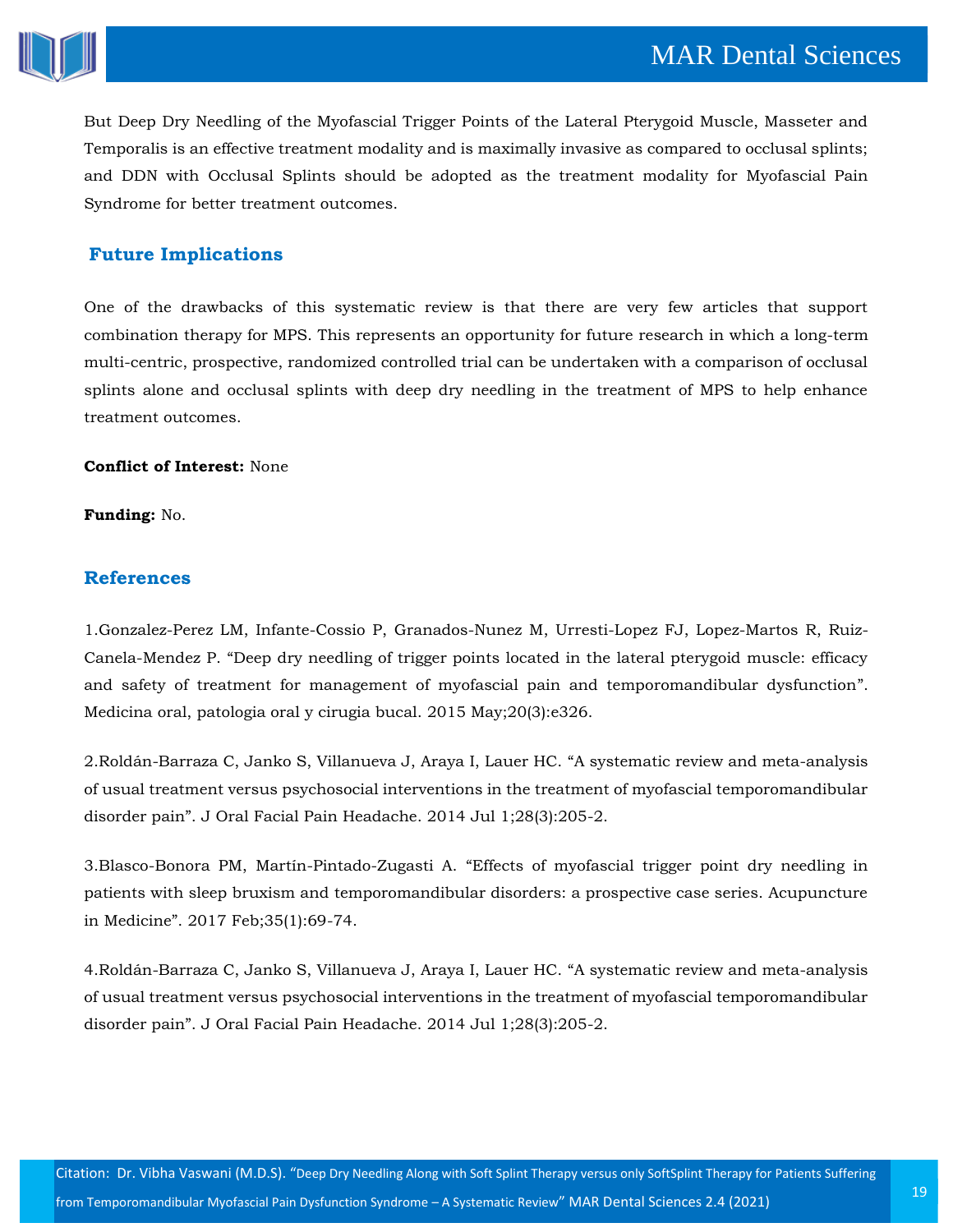

5[.Gavish A, Winocur E, Ventura YS, Halachmi M, Gazit E.](https://www.google.com/search?sxsrf=ALeKk00G2BSxtGuxDNWLZW1oDP8T7j4lEA%3A1615364552538&ei=yIFIYMehIMv8rQGB96-wDw&q=Effect+of+stabilization+splinttherapy+on+pain+during+chewing+in+patients+suffering+from+myofascial+pain&oq=Effect+of+stabilization+splinttherapy+on+pain+during+chewing+in+patients+suffering+from+myofascial+pain&gs_lcp=Cgdnd3Mtd2l6EAMyBwgjEOoCECcyBwgjEOoCECcyBwgjEOoCECcyBwgjEOoCECcyBwgjEOoCECcyBwgjEOoCECcyBwgjEOoCECcyBwgjEOoCECcyBwgjEOoCECcyBwgjEOoCECdQ9G9Y9G9gh3JoAXAAeACAAQCIAQCSAQCYAQGgAQGgAQKqAQdnd3Mtd2l6sAEKwAEB&sclient=gws-wiz&ved=0ahUKEwjHpdjypaXvAhVLfisKHYH7C_YQ4dUDCA0&uact=5) "Effect of stabilization splinttherapy on pain [during chewing in patients suffering from myofascial pain](https://www.google.com/search?sxsrf=ALeKk00G2BSxtGuxDNWLZW1oDP8T7j4lEA%3A1615364552538&ei=yIFIYMehIMv8rQGB96-wDw&q=Effect+of+stabilization+splinttherapy+on+pain+during+chewing+in+patients+suffering+from+myofascial+pain&oq=Effect+of+stabilization+splinttherapy+on+pain+during+chewing+in+patients+suffering+from+myofascial+pain&gs_lcp=Cgdnd3Mtd2l6EAMyBwgjEOoCECcyBwgjEOoCECcyBwgjEOoCECcyBwgjEOoCECcyBwgjEOoCECcyBwgjEOoCECcyBwgjEOoCECcyBwgjEOoCECcyBwgjEOoCECcyBwgjEOoCECdQ9G9Y9G9gh3JoAXAAeACAAQCIAQCSAQCYAQGgAQGgAQKqAQdnd3Mtd2l6sAEKwAEB&sclient=gws-wiz&ved=0ahUKEwjHpdjypaXvAhVLfisKHYH7C_YQ4dUDCA0&uact=5)". Journal of oral rehabilitation.2002 Dec; [29\(12\):1181-6.](https://www.google.com/search?sxsrf=ALeKk00G2BSxtGuxDNWLZW1oDP8T7j4lEA%3A1615364552538&ei=yIFIYMehIMv8rQGB96-wDw&q=Effect+of+stabilization+splinttherapy+on+pain+during+chewing+in+patients+suffering+from+myofascial+pain&oq=Effect+of+stabilization+splinttherapy+on+pain+during+chewing+in+patients+suffering+from+myofascial+pain&gs_lcp=Cgdnd3Mtd2l6EAMyBwgjEOoCECcyBwgjEOoCECcyBwgjEOoCECcyBwgjEOoCECcyBwgjEOoCECcyBwgjEOoCECcyBwgjEOoCECcyBwgjEOoCECcyBwgjEOoCECcyBwgjEOoCECdQ9G9Y9G9gh3JoAXAAeACAAQCIAQCSAQCYAQGgAQGgAQKqAQdnd3Mtd2l6sAEKwAEB&sclient=gws-wiz&ved=0ahUKEwjHpdjypaXvAhVLfisKHYH7C_YQ4dUDCA0&uact=5)

6[.Ritenbaugh C, Hammerschlag R, Calabrese C, Mist S, Aickin M, Sutherland E, Leben J, DeBar L,](https://www.google.com/search?sxsrf=ALeKk02DuDPF-R9BepmmGM9cP9J8WDoKyg%3A1615364617295&ei=CYJIYNPSEYqz9QOT652ABQ&q=A+pilot+whole+systems+clinical+trial+of+traditional+Chinese+medicine+and+naturopathic+medicine+for+the+treatment+of+temporomandibular+disorders&oq=A+pilot+whole+systems+clinical+trial+of+traditional+Chinese+medicine+and+naturopathic+medicine+for+the+treatment+of+temporomandibular+disorders&gs_lcp=Cgdnd3Mtd2l6EAMyBwgjEOoCECcyBwgjEOoCECcyBwgjEOoCECcyBwgjEOoCECcyBwgjEOoCECcyBwgjEOoCECcyBwgjEOoCECcyBwgjEOoCECcyBwgjEOoCECcyBwgjEOoCECdQueQBWLnkAWCY5gFoAXACeACAAQCIAQCSAQCYAQGgAQGgAQKqAQdnd3Mtd2l6sAEKwAEB&sclient=gws-wiz&ved=0ahUKEwiT-8iRpqXvAhWKWX0KHZN1B1AQ4dUDCA0&uact=5)  Elder C, Dworkin SF. "[A pilot whole systems clinical trial of traditional Chinese medicine and](https://www.google.com/search?sxsrf=ALeKk02DuDPF-R9BepmmGM9cP9J8WDoKyg%3A1615364617295&ei=CYJIYNPSEYqz9QOT652ABQ&q=A+pilot+whole+systems+clinical+trial+of+traditional+Chinese+medicine+and+naturopathic+medicine+for+the+treatment+of+temporomandibular+disorders&oq=A+pilot+whole+systems+clinical+trial+of+traditional+Chinese+medicine+and+naturopathic+medicine+for+the+treatment+of+temporomandibular+disorders&gs_lcp=Cgdnd3Mtd2l6EAMyBwgjEOoCECcyBwgjEOoCECcyBwgjEOoCECcyBwgjEOoCECcyBwgjEOoCECcyBwgjEOoCECcyBwgjEOoCECcyBwgjEOoCECcyBwgjEOoCECcyBwgjEOoCECdQueQBWLnkAWCY5gFoAXACeACAAQCIAQCSAQCYAQGgAQGgAQKqAQdnd3Mtd2l6sAEKwAEB&sclient=gws-wiz&ved=0ahUKEwiT-8iRpqXvAhWKWX0KHZN1B1AQ4dUDCA0&uact=5)  [naturopathic medicine for the treatment of temporomandibular disorders](https://www.google.com/search?sxsrf=ALeKk02DuDPF-R9BepmmGM9cP9J8WDoKyg%3A1615364617295&ei=CYJIYNPSEYqz9QOT652ABQ&q=A+pilot+whole+systems+clinical+trial+of+traditional+Chinese+medicine+and+naturopathic+medicine+for+the+treatment+of+temporomandibular+disorders&oq=A+pilot+whole+systems+clinical+trial+of+traditional+Chinese+medicine+and+naturopathic+medicine+for+the+treatment+of+temporomandibular+disorders&gs_lcp=Cgdnd3Mtd2l6EAMyBwgjEOoCECcyBwgjEOoCECcyBwgjEOoCECcyBwgjEOoCECcyBwgjEOoCECcyBwgjEOoCECcyBwgjEOoCECcyBwgjEOoCECcyBwgjEOoCECcyBwgjEOoCECdQueQBWLnkAWCY5gFoAXACeACAAQCIAQCSAQCYAQGgAQGgAQKqAQdnd3Mtd2l6sAEKwAEB&sclient=gws-wiz&ved=0ahUKEwiT-8iRpqXvAhWKWX0KHZN1B1AQ4dUDCA0&uact=5)". The Journal of Alternative [and Complementary Medicine. 2008 Jun](https://www.google.com/search?sxsrf=ALeKk02DuDPF-R9BepmmGM9cP9J8WDoKyg%3A1615364617295&ei=CYJIYNPSEYqz9QOT652ABQ&q=A+pilot+whole+systems+clinical+trial+of+traditional+Chinese+medicine+and+naturopathic+medicine+for+the+treatment+of+temporomandibular+disorders&oq=A+pilot+whole+systems+clinical+trial+of+traditional+Chinese+medicine+and+naturopathic+medicine+for+the+treatment+of+temporomandibular+disorders&gs_lcp=Cgdnd3Mtd2l6EAMyBwgjEOoCECcyBwgjEOoCECcyBwgjEOoCECcyBwgjEOoCECcyBwgjEOoCECcyBwgjEOoCECcyBwgjEOoCECcyBwgjEOoCECcyBwgjEOoCECcyBwgjEOoCECdQueQBWLnkAWCY5gFoAXACeACAAQCIAQCSAQCYAQGgAQGgAQKqAQdnd3Mtd2l6sAEKwAEB&sclient=gws-wiz&ved=0ahUKEwiT-8iRpqXvAhWKWX0KHZN1B1AQ4dUDCA0&uact=5) 1;14(5):475-87.

7.List T, Helkimo M, Andersson S, Carlsson GE. "[Acupuncture and occlusal splint therapy in the](https://www.google.com/search?sxsrf=ALeKk02xlCNH3pDdZ6D0LNwLgbSVBPqwVA%3A1615364647754&ei=J4JIYPHQLcnd9QPMnq2gAg&q=Acupuncture+and+occlusal+splint+therapy+in+the+treatment+of+craniomandibular+disorders&oq=Acupuncture+and+occlusal+splint+therapy+in+the+treatment+of+craniomandibular+disorders&gs_lcp=Cgdnd3Mtd2l6EAM6BwgjEOoCECdQ5WlY5Wlg5GtoAXAAeACAAVaIAVaSAQExmAEBoAEBoAECqgEHZ3dzLXdperABCsABAQ&sclient=gws-wiz&ved=0ahUKEwixgIygpqXvAhXJbn0KHUxPCyQQ4dUDCA0&uact=5)  treatment of craniomandibular disorders"[. Part I. A comparative study. Swedish dental journal.](https://www.google.com/search?sxsrf=ALeKk02xlCNH3pDdZ6D0LNwLgbSVBPqwVA%3A1615364647754&ei=J4JIYPHQLcnd9QPMnq2gAg&q=Acupuncture+and+occlusal+splint+therapy+in+the+treatment+of+craniomandibular+disorders&oq=Acupuncture+and+occlusal+splint+therapy+in+the+treatment+of+craniomandibular+disorders&gs_lcp=Cgdnd3Mtd2l6EAM6BwgjEOoCECdQ5WlY5Wlg5GtoAXAAeACAAVaIAVaSAQExmAEBoAEBoAECqgEHZ3dzLXdperABCsABAQ&sclient=gws-wiz&ved=0ahUKEwixgIygpqXvAhXJbn0KHUxPCyQQ4dUDCA0&uact=5)  [1992;16\(4\):125-41.](https://www.google.com/search?sxsrf=ALeKk02xlCNH3pDdZ6D0LNwLgbSVBPqwVA%3A1615364647754&ei=J4JIYPHQLcnd9QPMnq2gAg&q=Acupuncture+and+occlusal+splint+therapy+in+the+treatment+of+craniomandibular+disorders&oq=Acupuncture+and+occlusal+splint+therapy+in+the+treatment+of+craniomandibular+disorders&gs_lcp=Cgdnd3Mtd2l6EAM6BwgjEOoCECdQ5WlY5Wlg5GtoAXAAeACAAVaIAVaSAQExmAEBoAEBoAECqgEHZ3dzLXdperABCsABAQ&sclient=gws-wiz&ved=0ahUKEwixgIygpqXvAhXJbn0KHUxPCyQQ4dUDCA0&uact=5)

8.List T, Helkimo M. "[Acupuncture and occlusal splint therapy in the treatment of craniomandibular](https://www.google.com/search?sxsrf=ALeKk03YKog7dbCz1FBVNcAB0AvGdYmrCw%3A1615364662834&ei=NoJIYMC-Mof69QPdlaKYAg&q=Acupuncture+and+occlusal+splint+therapy+in+the+treatment+of+craniomandibular+disorders%3A+II.+A+l-year+follow-up+study&oq=Acupuncture+and+occlusal+splint+therapy+in+the+treatment+of+craniomandibular+disorders%3A+II.+A+l-year+follow-up+study&gs_lcp=Cgdnd3Mtd2l6EAMyBwgjEOoCECcyBwgjEOoCECcyBwgjEOoCECcyBwgjEOoCECcyBwgjEOoCECcyBwgjEOoCECcyBwgjEOoCECcyBwgjEOoCECcyBwgjEOoCECcyBwgjEOoCECdQpt8FWKbfBWCs4QVoAXAAeACAAcsBiAHLAZIBAzItMZgBAKABAaABAqoBB2d3cy13aXqwAQrAAQE&sclient=gws-wiz&ved=0ahUKEwjAsaSnpqXvAhUHfX0KHd2KCCMQ4dUDCA0&uact=5)  [disorders: II. A l-year follow-up study](https://www.google.com/search?sxsrf=ALeKk03YKog7dbCz1FBVNcAB0AvGdYmrCw%3A1615364662834&ei=NoJIYMC-Mof69QPdlaKYAg&q=Acupuncture+and+occlusal+splint+therapy+in+the+treatment+of+craniomandibular+disorders%3A+II.+A+l-year+follow-up+study&oq=Acupuncture+and+occlusal+splint+therapy+in+the+treatment+of+craniomandibular+disorders%3A+II.+A+l-year+follow-up+study&gs_lcp=Cgdnd3Mtd2l6EAMyBwgjEOoCECcyBwgjEOoCECcyBwgjEOoCECcyBwgjEOoCECcyBwgjEOoCECcyBwgjEOoCECcyBwgjEOoCECcyBwgjEOoCECcyBwgjEOoCECcyBwgjEOoCECdQpt8FWKbfBWCs4QVoAXAAeACAAcsBiAHLAZIBAzItMZgBAKABAaABAqoBB2d3cy13aXqwAQrAAQE&sclient=gws-wiz&ved=0ahUKEwjAsaSnpqXvAhUHfX0KHd2KCCMQ4dUDCA0&uact=5)". Acta Odontologica Scandinavica. 1992 Jan 1;50(6):375-85.

9.Al-Saad M, Akeel R. "[EMG and pain severity evaluation in patients with TMD using two different](https://www.google.com/search?sxsrf=ALeKk03jFlIC3sRCasOu9verjHeRJ8V0gg%3A1615364758190&ei=loJIYLaYC8P1rQHex63YCA&q=EMG+and+pain+severity+evaluation+in+patients+with+TMD+using+two+different+occlusal+devices&oq=EMG+and+pain+severity+evaluation+in+patients+with+TMD+using+two+different+occlusal+devices&gs_lcp=Cgdnd3Mtd2l6EAM6BwgjEOoCECdQxocBWMaHAWDOiQFoAXAAeACAAX6IAX6SAQMwLjGYAQGgAQGgAQKqAQdnd3Mtd2l6sAEKwAEB&sclient=gws-wiz&ved=0ahUKEwi2u-DUpqXvAhXDeisKHd5jC4sQ4dUDCA0&uact=5)  occlusal devices"[. International Journal of Prosthodontics. 2001 Jan 1; 14 \(1\).](https://www.google.com/search?sxsrf=ALeKk03jFlIC3sRCasOu9verjHeRJ8V0gg%3A1615364758190&ei=loJIYLaYC8P1rQHex63YCA&q=EMG+and+pain+severity+evaluation+in+patients+with+TMD+using+two+different+occlusal+devices&oq=EMG+and+pain+severity+evaluation+in+patients+with+TMD+using+two+different+occlusal+devices&gs_lcp=Cgdnd3Mtd2l6EAM6BwgjEOoCECdQxocBWMaHAWDOiQFoAXAAeACAAX6IAX6SAQMwLjGYAQGgAQGgAQKqAQdnd3Mtd2l6sAEKwAEB&sclient=gws-wiz&ved=0ahUKEwi2u-DUpqXvAhXDeisKHd5jC4sQ4dUDCA0&uact=5)

10[.Gavish A, Winocur E, Ventura YS, Halachmi M, Gazit E.](https://www.google.com/search?sxsrf=ALeKk02BDVr_fREC5oEHoCgomNdLhvOs1w%3A1615364776989&ei=qIJIYKvWO4SR9QOkubzIAg&q=Effect+of+stabilization+splinttherapy+on+pain+during+chewing+in+patients+suffering+from+myofascial+pain&oq=Effect+of+stabilization+splinttherapy+on+pain+during+chewing+in+patients+suffering+from+myofascial+pain&gs_lcp=Cgdnd3Mtd2l6EAMyBwgjEOoCECcyBwgjEOoCECcyBwgjEOoCECcyBwgjEOoCECcyBwgjEOoCECcyBwgjEOoCECcyBwgjEOoCECcyBwgjEOoCECcyBwgjEOoCECcyBwgjEOoCECdQ2Y0BWNmNAWDtjwFoAXAAeACAAYQBiAGEAZIBAzAuMZgBAKABAaABAqoBB2d3cy13aXqwAQrAAQE&sclient=gws-wiz&ved=0ahUKEwirytvdpqXvAhWESH0KHaQcDykQ4dUDCA0&uact=5) "Effect of stabilization splinttherapy on pain [during chewing in patients suffering from myofascial pain](https://www.google.com/search?sxsrf=ALeKk02BDVr_fREC5oEHoCgomNdLhvOs1w%3A1615364776989&ei=qIJIYKvWO4SR9QOkubzIAg&q=Effect+of+stabilization+splinttherapy+on+pain+during+chewing+in+patients+suffering+from+myofascial+pain&oq=Effect+of+stabilization+splinttherapy+on+pain+during+chewing+in+patients+suffering+from+myofascial+pain&gs_lcp=Cgdnd3Mtd2l6EAMyBwgjEOoCECcyBwgjEOoCECcyBwgjEOoCECcyBwgjEOoCECcyBwgjEOoCECcyBwgjEOoCECcyBwgjEOoCECcyBwgjEOoCECcyBwgjEOoCECcyBwgjEOoCECdQ2Y0BWNmNAWDtjwFoAXAAeACAAYQBiAGEAZIBAzAuMZgBAKABAaABAqoBB2d3cy13aXqwAQrAAQE&sclient=gws-wiz&ved=0ahUKEwirytvdpqXvAhWESH0KHaQcDykQ4dUDCA0&uact=5)". Journal of oral rehabilitation.2002 Dec; [29\(12\):1181-6.](https://www.google.com/search?sxsrf=ALeKk02BDVr_fREC5oEHoCgomNdLhvOs1w%3A1615364776989&ei=qIJIYKvWO4SR9QOkubzIAg&q=Effect+of+stabilization+splinttherapy+on+pain+during+chewing+in+patients+suffering+from+myofascial+pain&oq=Effect+of+stabilization+splinttherapy+on+pain+during+chewing+in+patients+suffering+from+myofascial+pain&gs_lcp=Cgdnd3Mtd2l6EAMyBwgjEOoCECcyBwgjEOoCECcyBwgjEOoCECcyBwgjEOoCECcyBwgjEOoCECcyBwgjEOoCECcyBwgjEOoCECcyBwgjEOoCECcyBwgjEOoCECcyBwgjEOoCECdQ2Y0BWNmNAWDtjwFoAXAAeACAAYQBiAGEAZIBAzAuMZgBAKABAaABAqoBB2d3cy13aXqwAQrAAQE&sclient=gws-wiz&ved=0ahUKEwirytvdpqXvAhWESH0KHaQcDykQ4dUDCA0&uact=5)

11.Bergström I, List T, Magnusson T. "[A follow-up study of subjective symptoms of temporomandibular](https://www.google.com/search?sxsrf=ALeKk02DuDPF-R9BepmmGM9cP9J8WDoKyg%3A1615364617295&ei=CYJIYNPSEYqz9QOT652ABQ&q=A+follow-up+study+of+subjective+symptoms+of+temporomandibular+disorders+in+patients+who+received+acupuncture+and%2For+interocclusal+appliance+therapy+18%E2%80%9320+years+earlier&oq=A+follow-up+study+of+subjective+symptoms+of+temporomandibular+disorders+in+patients+who+received+acupuncture+and%2For+interocclusal+appliance+therapy+18%E2%80%9320+years+earlier&gs_lcp=Cgdnd3Mtd2l6EAMyBwgjEOoCECcyBwgjEOoCECcyBwgjEOoCECcyBwgjEOoCECcyBwgjEOoCECcyBwgjEOoCECcyBwgjEOoCECcyBwgjEOoCECcyBwgjEOoCECcyBwgjEOoCECdQqKEBWKihAWCnowFoAXACeACAAQCIAQCSAQCYAQGgAQGgAQKqAQdnd3Mtd2l6sAEKwAEB&sclient=gws-wiz&ved=0ahUKEwiT-8iRpqXvAhWKWX0KHZN1B1AQ4dUDCA0&uact=5)  [disorders in patients who received acupuncture and/or interocclusal appliance therapy 18](https://www.google.com/search?sxsrf=ALeKk02DuDPF-R9BepmmGM9cP9J8WDoKyg%3A1615364617295&ei=CYJIYNPSEYqz9QOT652ABQ&q=A+follow-up+study+of+subjective+symptoms+of+temporomandibular+disorders+in+patients+who+received+acupuncture+and%2For+interocclusal+appliance+therapy+18%E2%80%9320+years+earlier&oq=A+follow-up+study+of+subjective+symptoms+of+temporomandibular+disorders+in+patients+who+received+acupuncture+and%2For+interocclusal+appliance+therapy+18%E2%80%9320+years+earlier&gs_lcp=Cgdnd3Mtd2l6EAMyBwgjEOoCECcyBwgjEOoCECcyBwgjEOoCECcyBwgjEOoCECcyBwgjEOoCECcyBwgjEOoCECcyBwgjEOoCECcyBwgjEOoCECcyBwgjEOoCECcyBwgjEOoCECdQqKEBWKihAWCnowFoAXACeACAAQCIAQCSAQCYAQGgAQGgAQKqAQdnd3Mtd2l6sAEKwAEB&sclient=gws-wiz&ved=0ahUKEwiT-8iRpqXvAhWKWX0KHZN1B1AQ4dUDCA0&uact=5)–20 years earlier"[. Acta Odontologica Scandinavica. 2008 Jan 1;66\(2\):88-92.](https://www.google.com/search?sxsrf=ALeKk02DuDPF-R9BepmmGM9cP9J8WDoKyg%3A1615364617295&ei=CYJIYNPSEYqz9QOT652ABQ&q=A+follow-up+study+of+subjective+symptoms+of+temporomandibular+disorders+in+patients+who+received+acupuncture+and%2For+interocclusal+appliance+therapy+18%E2%80%9320+years+earlier&oq=A+follow-up+study+of+subjective+symptoms+of+temporomandibular+disorders+in+patients+who+received+acupuncture+and%2For+interocclusal+appliance+therapy+18%E2%80%9320+years+earlier&gs_lcp=Cgdnd3Mtd2l6EAMyBwgjEOoCECcyBwgjEOoCECcyBwgjEOoCECcyBwgjEOoCECcyBwgjEOoCECcyBwgjEOoCECcyBwgjEOoCECcyBwgjEOoCECcyBwgjEOoCECcyBwgjEOoCECdQqKEBWKihAWCnowFoAXACeACAAQCIAQCSAQCYAQGgAQGgAQKqAQdnd3Mtd2l6sAEKwAEB&sclient=gws-wiz&ved=0ahUKEwiT-8iRpqXvAhWKWX0KHZN1B1AQ4dUDCA0&uact=5)

12.Alencar Jr F, Becker A. "[Evaluation of different occlusal splints and counselling in the management](https://www.google.com/search?sxsrf=ALeKk02_UvLKJ1cN2sR_DQaDbVJ4slljIQ%3A1615364817879&ei=0YJIYJj_NNOsrQHMs7iQBw&q=Evaluation+of+different+occlusal+splints+and+counselling+in+the+management+of+myofascial+pain+dysfunction&oq=Evaluation+of+different+occlusal+splints+and+counselling+in+the+management+of+myofascial+pain+dysfunction&gs_lcp=Cgdnd3Mtd2l6EAMyBwgjEOoCECcyBwgjEOoCECcyBwgjEOoCECcyBwgjEOoCECcyBwgjEOoCECcyBwgjEOoCECcyBwgjEOoCECcyBwgjEOoCECcyBwgjEOoCECcyBwgjEOoCECdQ6m5Y6m5ggnFoAXAAeACAAQCIAQCSAQCYAQGgAQGgAQKqAQdnd3Mtd2l6sAEKwAEB&sclient=gws-wiz&ved=0ahUKEwjYq5vxpqXvAhVTVisKHcwZDnIQ4dUDCA0&uact=5)  of myofascial pain dysfunction"[. Journal of oral rehabilitation. 2009 Feb;36\(2\):79-85.](https://www.google.com/search?sxsrf=ALeKk02_UvLKJ1cN2sR_DQaDbVJ4slljIQ%3A1615364817879&ei=0YJIYJj_NNOsrQHMs7iQBw&q=Evaluation+of+different+occlusal+splints+and+counselling+in+the+management+of+myofascial+pain+dysfunction&oq=Evaluation+of+different+occlusal+splints+and+counselling+in+the+management+of+myofascial+pain+dysfunction&gs_lcp=Cgdnd3Mtd2l6EAMyBwgjEOoCECcyBwgjEOoCECcyBwgjEOoCECcyBwgjEOoCECcyBwgjEOoCECcyBwgjEOoCECcyBwgjEOoCECcyBwgjEOoCECcyBwgjEOoCECcyBwgjEOoCECdQ6m5Y6m5ggnFoAXAAeACAAQCIAQCSAQCYAQGgAQGgAQKqAQdnd3Mtd2l6sAEKwAEB&sclient=gws-wiz&ved=0ahUKEwjYq5vxpqXvAhVTVisKHcwZDnIQ4dUDCA0&uact=5)

13[.Fernández-Carnero J, La Touche R, Ortega-Santiago R, Galan-del-Rio F, Pesquera J, Ge HY,](https://www.google.com/search?sxsrf=ALeKk03Ip72-etiqTRgcTYk_ESJLPoVyIg%3A1615364833862&ei=4YJIYISaNM2CyAOLzK-QCg&q=Short-term+effects+of+dry+needling+of+active+myofascial+trigger+points+in+the+masseter+muscle+in+patients+with+temporomandibular+disorders&oq=Short-term+effects+of+dry+needling+of+active+myofascial+trigger+points+in+the+masseter+muscle+in+patients+with+temporomandibular+disorders&gs_lcp=Cgdnd3Mtd2l6EAMyBwgjEOoCECcyBwgjEOoCECcyBwgjEOoCECcyBwgjEOoCECcyBwgjEOoCECcyBwgjEOoCECcyBwgjEOoCECcyBwgjEOoCECcyBwgjEOoCECcyBwgjEOoCECdQqZcBWKmXAWDemQFoAXAAeACAAQCIAQCSAQCYAQGgAQGgAQKqAQdnd3Mtd2l6sAEKwAEB&sclient=gws-wiz&ved=0ahUKEwjEjuv4pqXvAhVNAXIKHQvmC6IQ4dUDCA0&uact=5)  Fernández-de-las-Peñas C. "[Short-term effects of dry needling of active myofascial trigger points in the](https://www.google.com/search?sxsrf=ALeKk03Ip72-etiqTRgcTYk_ESJLPoVyIg%3A1615364833862&ei=4YJIYISaNM2CyAOLzK-QCg&q=Short-term+effects+of+dry+needling+of+active+myofascial+trigger+points+in+the+masseter+muscle+in+patients+with+temporomandibular+disorders&oq=Short-term+effects+of+dry+needling+of+active+myofascial+trigger+points+in+the+masseter+muscle+in+patients+with+temporomandibular+disorders&gs_lcp=Cgdnd3Mtd2l6EAMyBwgjEOoCECcyBwgjEOoCECcyBwgjEOoCECcyBwgjEOoCECcyBwgjEOoCECcyBwgjEOoCECcyBwgjEOoCECcyBwgjEOoCECcyBwgjEOoCECcyBwgjEOoCECdQqZcBWKmXAWDemQFoAXAAeACAAQCIAQCSAQCYAQGgAQGgAQKqAQdnd3Mtd2l6sAEKwAEB&sclient=gws-wiz&ved=0ahUKEwjEjuv4pqXvAhVNAXIKHQvmC6IQ4dUDCA0&uact=5)  [masseter muscle in patients with temporomandibular disorders](https://www.google.com/search?sxsrf=ALeKk03Ip72-etiqTRgcTYk_ESJLPoVyIg%3A1615364833862&ei=4YJIYISaNM2CyAOLzK-QCg&q=Short-term+effects+of+dry+needling+of+active+myofascial+trigger+points+in+the+masseter+muscle+in+patients+with+temporomandibular+disorders&oq=Short-term+effects+of+dry+needling+of+active+myofascial+trigger+points+in+the+masseter+muscle+in+patients+with+temporomandibular+disorders&gs_lcp=Cgdnd3Mtd2l6EAMyBwgjEOoCECcyBwgjEOoCECcyBwgjEOoCECcyBwgjEOoCECcyBwgjEOoCECcyBwgjEOoCECcyBwgjEOoCECcyBwgjEOoCECcyBwgjEOoCECcyBwgjEOoCECdQqZcBWKmXAWDemQFoAXAAeACAAQCIAQCSAQCYAQGgAQGgAQKqAQdnd3Mtd2l6sAEKwAEB&sclient=gws-wiz&ved=0ahUKEwjEjuv4pqXvAhVNAXIKHQvmC6IQ4dUDCA0&uact=5)". Journal of orofacial pain. 2010 Jan [1;24\(1\):106.](https://www.google.com/search?sxsrf=ALeKk03Ip72-etiqTRgcTYk_ESJLPoVyIg%3A1615364833862&ei=4YJIYISaNM2CyAOLzK-QCg&q=Short-term+effects+of+dry+needling+of+active+myofascial+trigger+points+in+the+masseter+muscle+in+patients+with+temporomandibular+disorders&oq=Short-term+effects+of+dry+needling+of+active+myofascial+trigger+points+in+the+masseter+muscle+in+patients+with+temporomandibular+disorders&gs_lcp=Cgdnd3Mtd2l6EAMyBwgjEOoCECcyBwgjEOoCECcyBwgjEOoCECcyBwgjEOoCECcyBwgjEOoCECcyBwgjEOoCECcyBwgjEOoCECcyBwgjEOoCECcyBwgjEOoCECcyBwgjEOoCECdQqZcBWKmXAWDemQFoAXAAeACAAQCIAQCSAQCYAQGgAQGgAQKqAQdnd3Mtd2l6sAEKwAEB&sclient=gws-wiz&ved=0ahUKEwjEjuv4pqXvAhVNAXIKHQvmC6IQ4dUDCA0&uact=5)